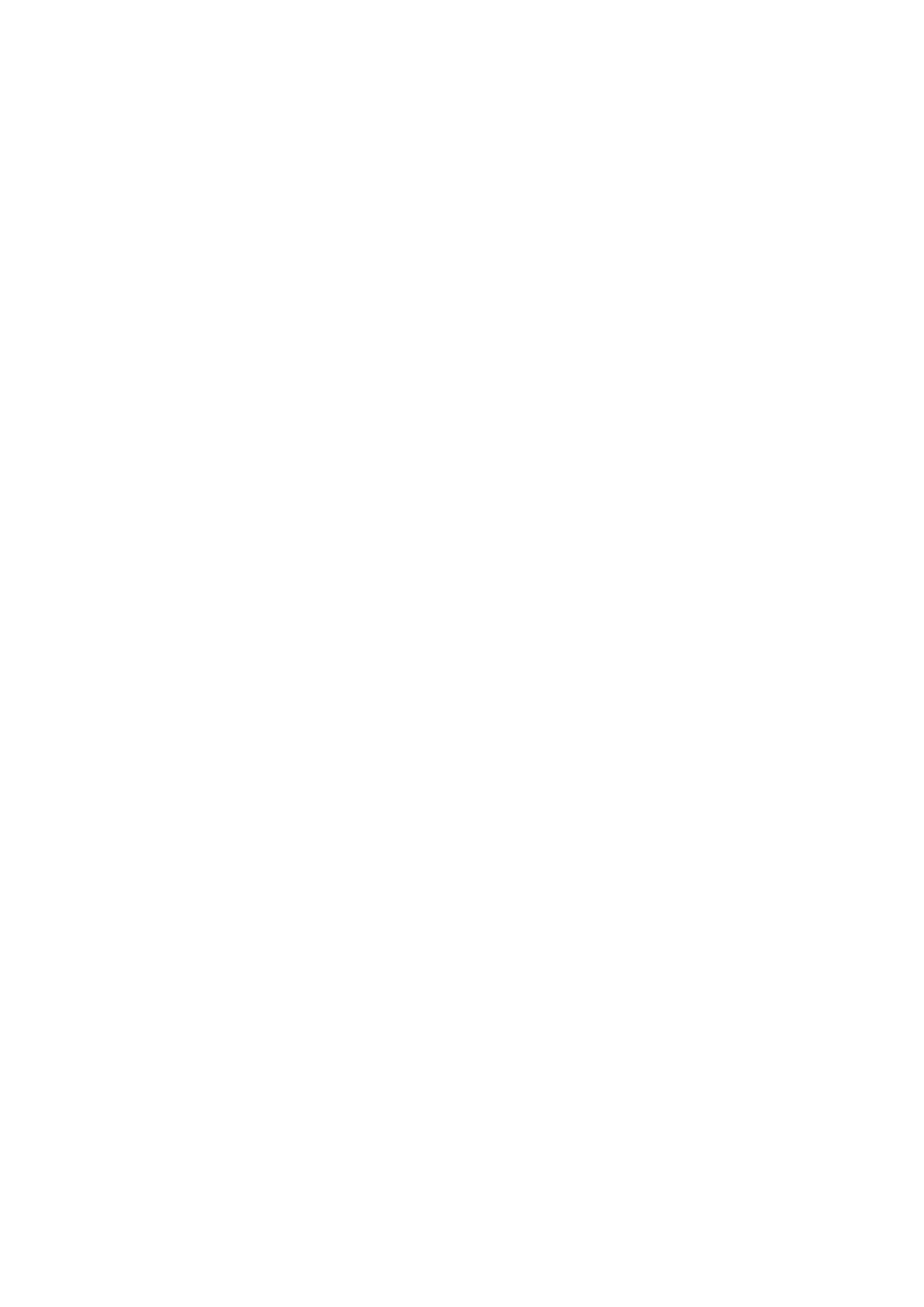# Love Letters and the Romantic Novel during the Napoleonic Wars

By Sharon Worley

Cambridge **Scholars** Publishing

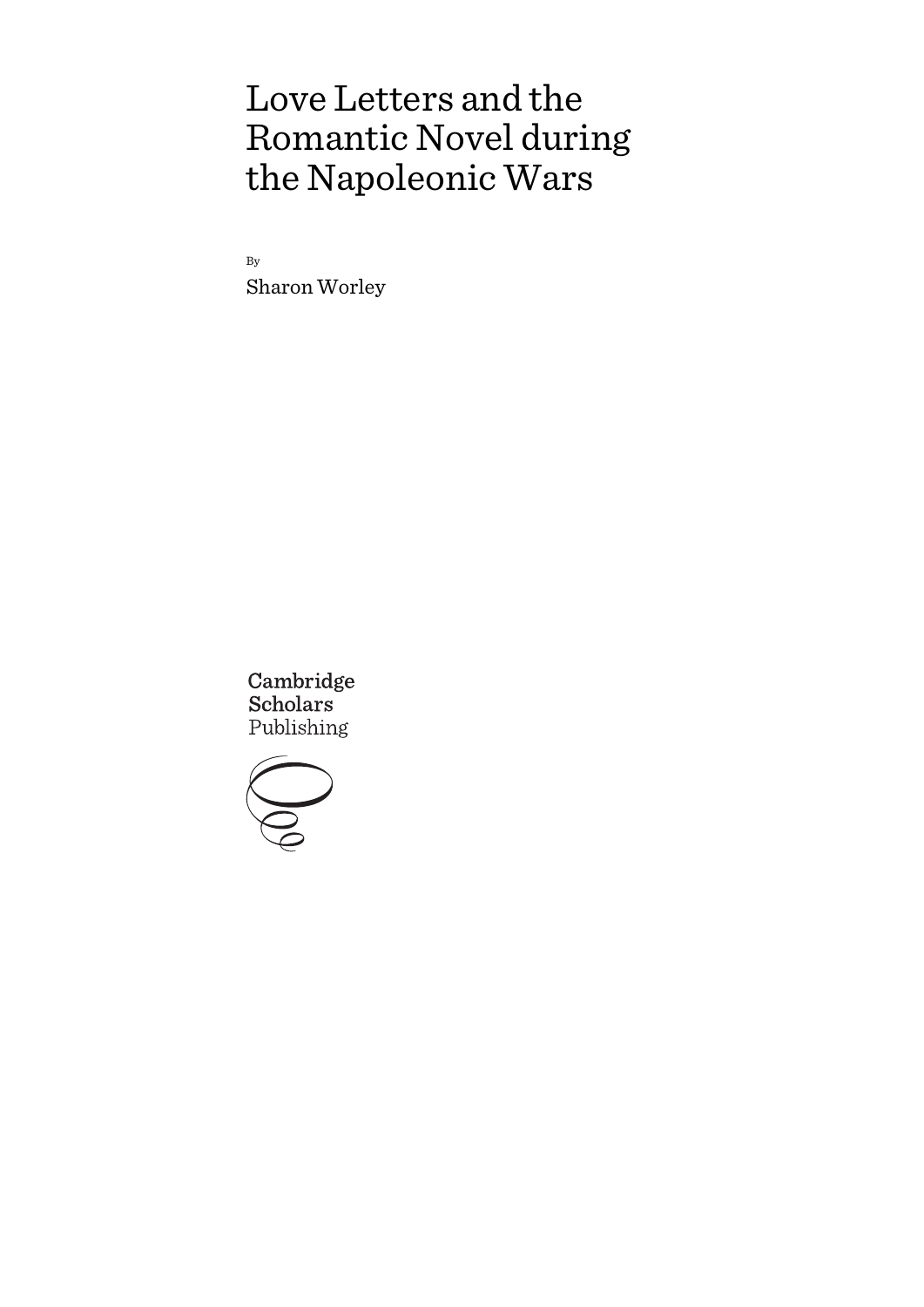Love Letters and the Romantic Novel during the Napoleonic Wars

By Sharon Worley

This book first published 2016

Cambridge Scholars Publishing

Lady Stephenson Library, Newcastle upon Tyne, NE6 2PA, UK

British Library Cataloguing in Publication Data A catalogue record for this book is available from the British Library

Copyright © 2016 by Sharon Worley

All rights for this book reserved. No part of this book may be reproduced, stored in a retrieval system, or transmitted, in any form or by any means, electronic, mechanical, photocopying, recording or otherwise, without the prior permission of the copyright owner.

ISBN (10): 1-4438-0127-5 ISBN (13): 978-1-4438-0127-0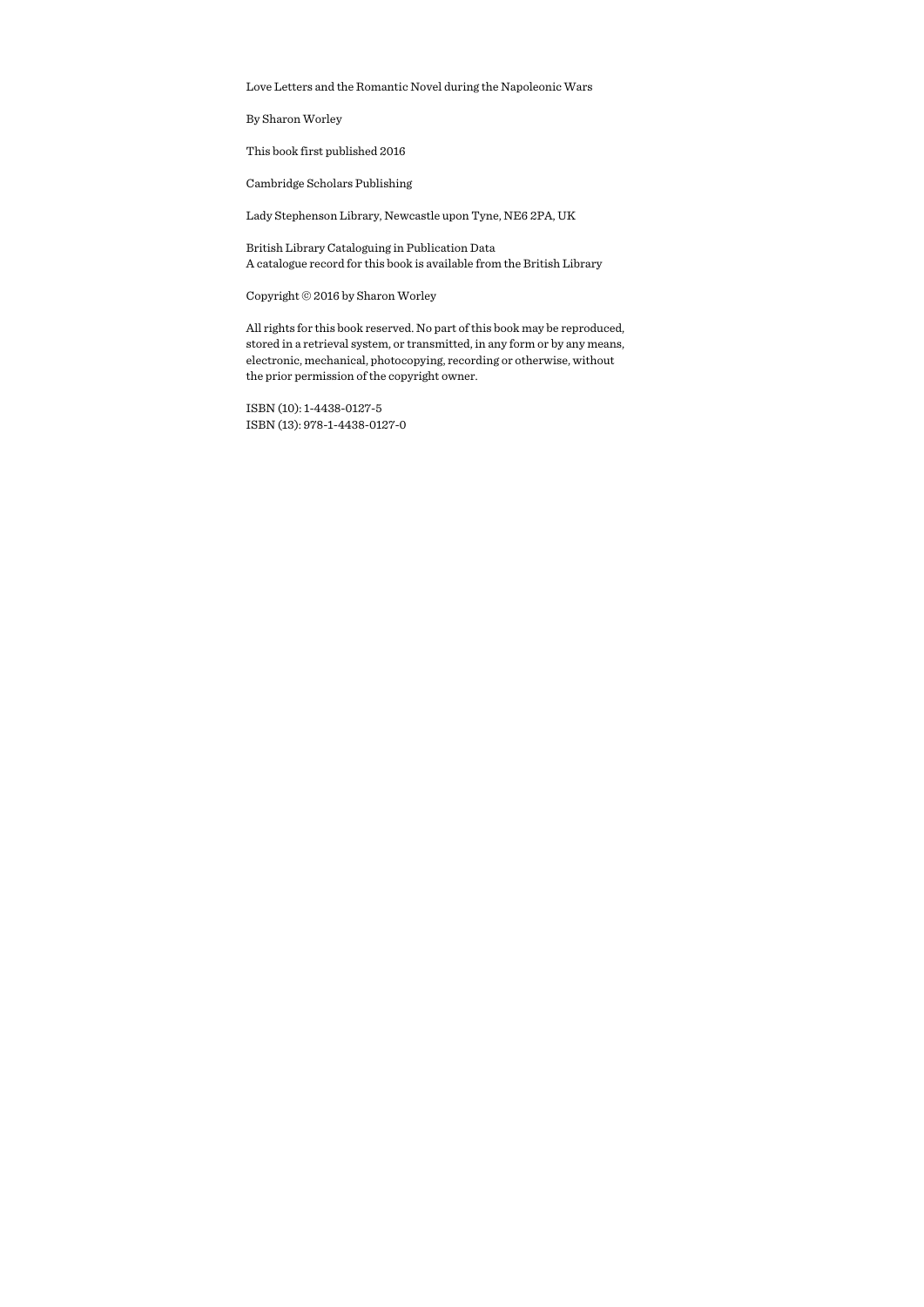## TABLE OF CONTENTS

| Diana Reid Haig                                                                                                            |
|----------------------------------------------------------------------------------------------------------------------------|
|                                                                                                                            |
| Gender Role Models in Marriage, Romance and Revolution:<br>Staël's Delphine and Zulma                                      |
| The Politics of Love and Gender in the Romantic Novel:<br>Staël's Corinne and Constant's Adolphe                           |
| Napoleon and Josephine: Clisson and Eugenie                                                                                |
| Chateaubriand: Atala and René                                                                                              |
| Patriotism and Romantic Love: Lady Emma Hamilton and Admiral<br>Horatio Nelson; Talleyrand and Catherine Worlée Grand      |
| The Eternal Muse and Romantic Lover: Juliette Récamier and Lucien<br>Bonaparte's La Tribu Indienne, ou Edouard et Stellina |
|                                                                                                                            |
|                                                                                                                            |
|                                                                                                                            |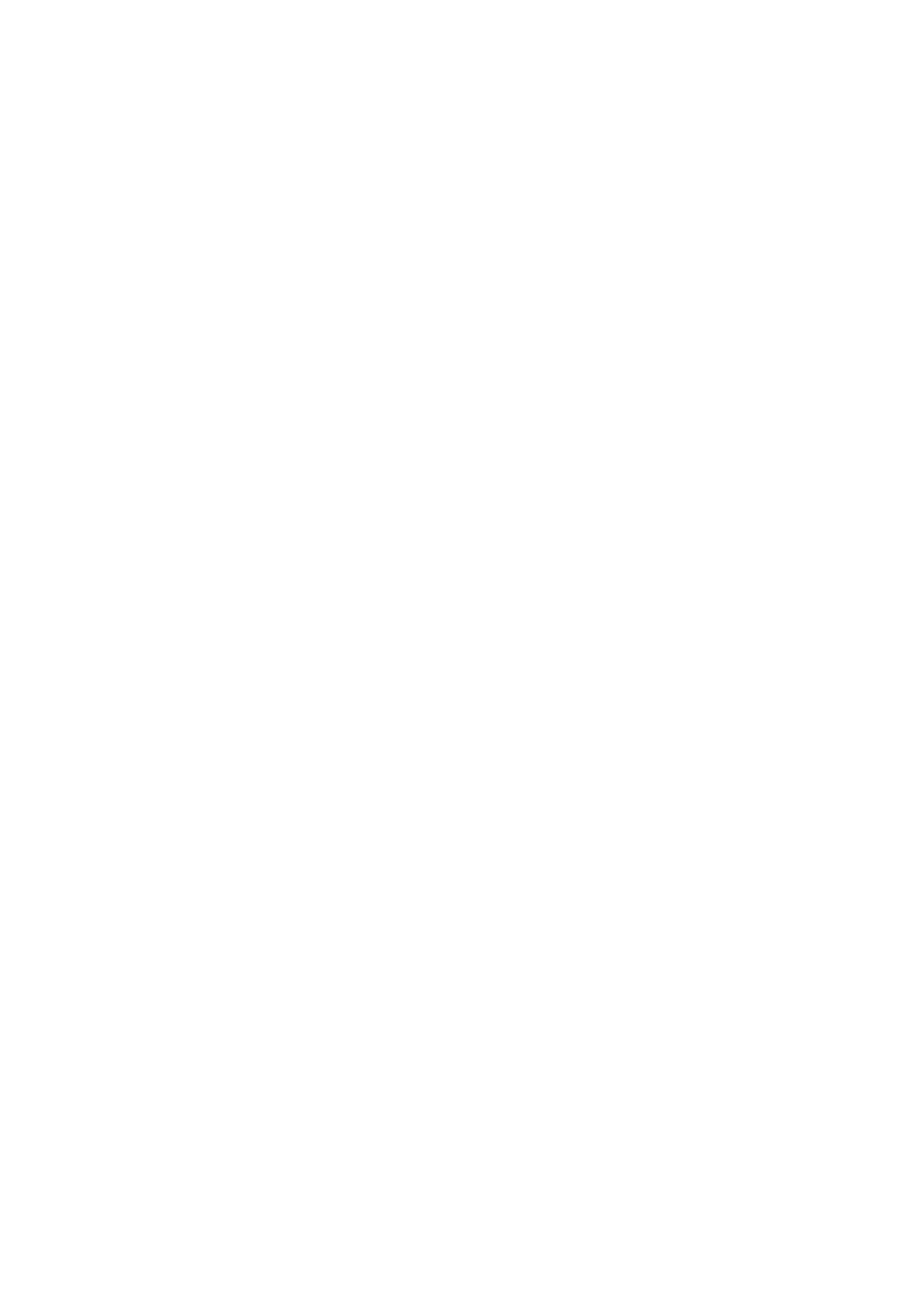## LIST OF ILLUSTRATIONS

- Fig. Intro-1 Francois Boucher. *The Love Letter*. 1750. National Gallery of Art. Washington, D.C.
- Fig. Intro-2 Jean-Honoré Fragonard. *The Love Letter*. 1770s. Metropolitan Museum of Art. New York.
- Fig. Intro-3 Louis Leopold Boilly. *The Visit Returned*. 1789. Wallace Collection. London.
- Fig. 3-1 Francois Gerard. *Ossian Evoking Ghosts on the Edge of the Lora.*  1801. Kunsthalle, Hamburg.
- Fig. 3-2 Antonio Canova. *Napoleon as Mars, the God of War*. 1812. Pinacoteca di Brera, Milan.
- Fig. 4-1 Anne-Louis Girodet. *The Burial of Atala*. 1808. Louvre Museum, Paris.
- Fig. 4-2 Anne-Louis Girodet. *Portrait of Chateaubriand*. 1809. Musée d'Histoire et du Pays Malouin, St. Malo.
- Fig. 4-3 Auguste Gabriel Toudouze. *Madame Récamier's Salon at l'Abbaye-aux-Bois*. 1849. Louvre Museum, Paris.
- Fig. 5-1 Elisabeth Vigée-Lebrun. *Lady Emma Hamilton as a Bacchante.*  1790-92. National Museums Liverpool, UK.
- Fig. 5-2 James Gillray. *A Cognocenti contemplating ye Beauties of ye Antique*. 1801. Library of Congress, Washington, D.C.
- Fig. 5-3 Joseph Mallord William Turner. *Death of Nelson*. 1806. Tate Gallery, London.
- Fig. 5-4 Elisabeth Vigée-Lebrun. *Portrait of Catherine Grand*. 1783. Metropolitan Museum of Art, New York.
- Fig. 6-1 Joseph Chinard. *Juliette Récamier*. 1805-1806. Museé des Beaux-Arts, Lyon, France.
- Fig. 6-2 François Gérard. *Corinne on Cape Miseno*. 1819. Museé Lyon. Lyon, France.
- Fig. 6-3 Francois Gerard. *Portrait of Juliette Récamier*. 1805. Musée Carnavalet, Paris.
- Fig. 6-4 Franz Kruger. *Prince Augustus of Prussia*. 1817. National Gallery, Berlin.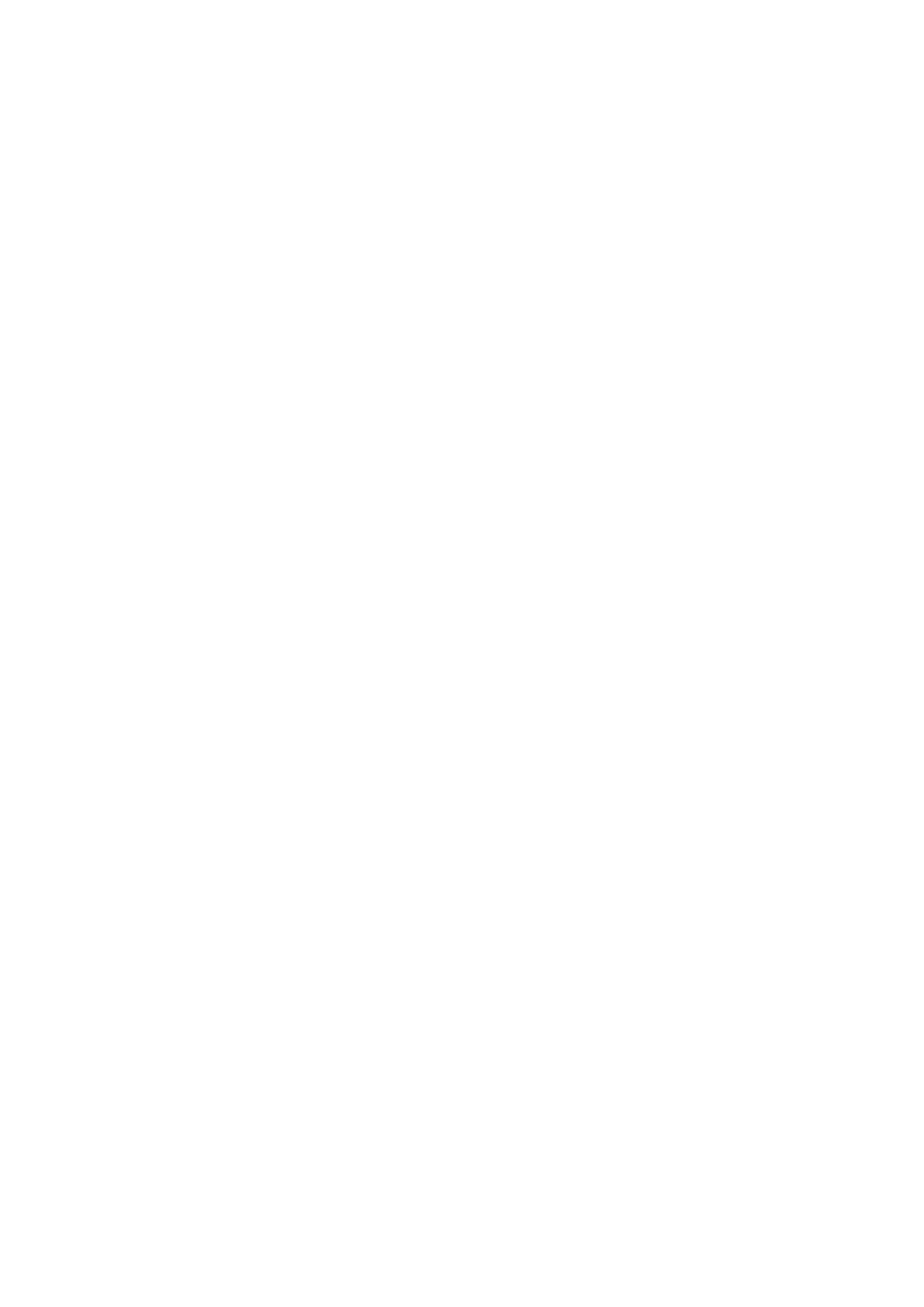## **PREFACE**

In *Love Letters and the Romantic Novel during the Napoleonic Wars*, Dr. Sharon Worley examines the correspondence of some of the  $18<sup>th</sup>$  and 19<sup>th</sup> centuries' most celebrated leaders, seducers, writers, beauties, and politicians. This book contains missives penned by Napoleon, his younger brother Lucien Bonaparte, Talleyrand, Lord Nelson, Lady Hamilton, Chateaubriand, Germaine de Staël, Juliette Récamier, and more. Dr. Worley provides a biographical and cultural context for the letters so that a topical narrative supports the correspondence. Whether written on the battlefield or in the boudoir, this collection reinforces the power of words to seduce and conquer long before the existence of modern communication forms like email and text messages.

Of particular interest are Napoleon's letters, which make the past come alive in a palpable wave of emotion. Since the young general's victories began shortly after his conquest of the alluring Josephine in 1795, Dr. Worley cleverly illuminates the link between Napoleon's romantic interests and his military tactics. Bonaparte's vibrant letters to his bride rank among the world's most passionate declarations of love and provide invaluable insights into his psyche. In 2004 I wrote a preface to Ravenhall Publishing's illuminating collection of Napoleon's letters to Josephine, and Dr. Worley's book extends that fascinating story by including the Emperor's later correspondence with his Polish mistress Marie Walewska and second wife Marie Louise.

Like most men in the early 1800s, Napoleon admittedly preferred women that were aesthetically appealing and shunned intellectually substantive women, like the contumacious Mme. de Staël. Dr. Worley addresses the salient issue of how gender identity affected male and female relationships in this era—a recurring theme throughout her book. She emphasizes the stark differences between what was socially acceptable for men and women during the Directory, Consulate, and First Empire. Few opportunities existed for females other than the roles of mother, lover, or muse, and, as Dr. Worley points out, only a few trailblazers like Mary Wollstonecraft could even envisage gender equality. While men marched to war women waited at home, and the letters included here serve as a link between the male and female experiences during the early 1800s.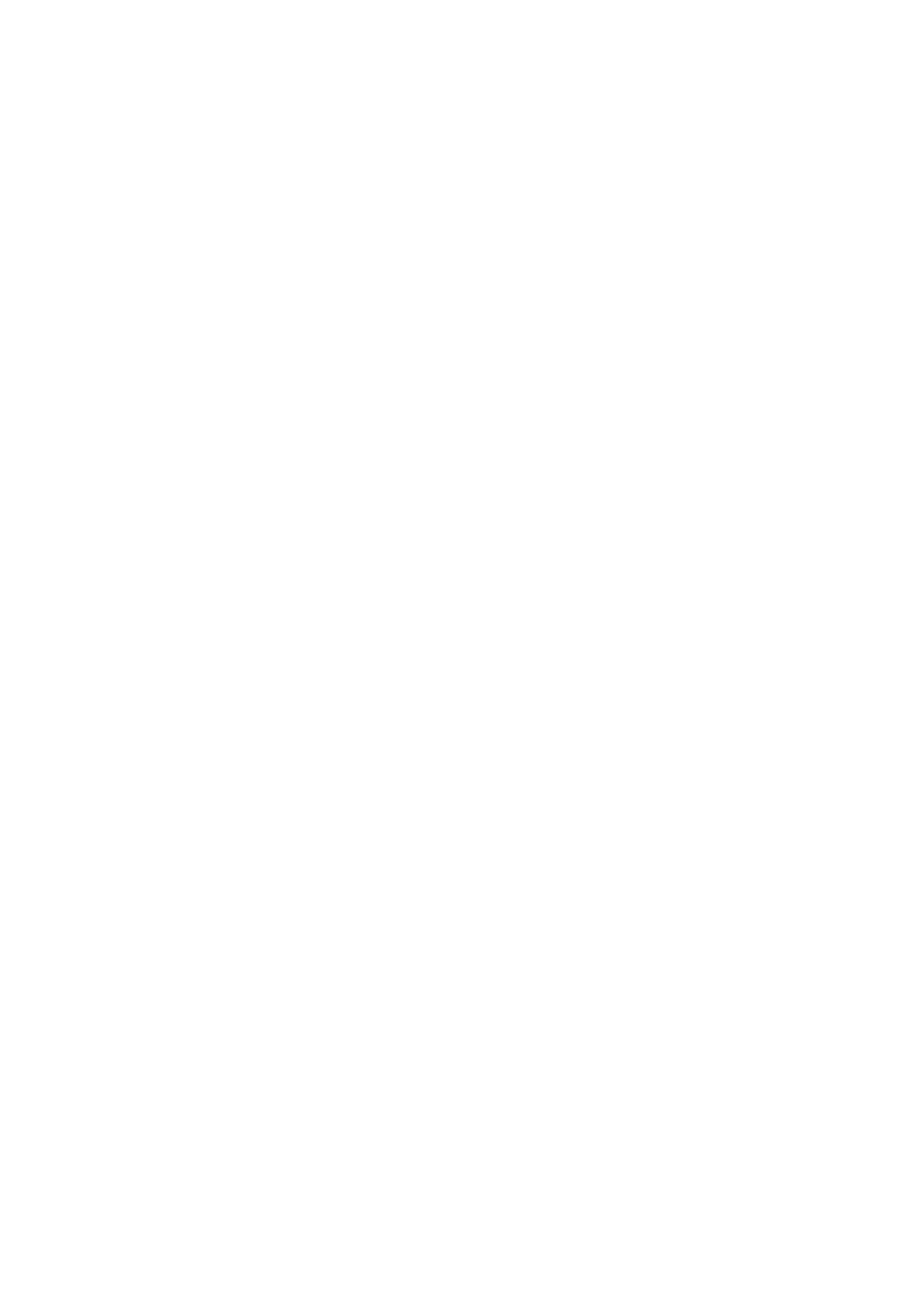## **INTRODUCTION**

My Mistress and My Friend: …

 $\overline{a}$ 

This brings to my mind a fact in astronomy, which is, that the further the poles are from the sun, notwithstanding, the more scorching is the heat. Thus, it is with our love; absence has placed distance between us, nevertheless fervor increases—at least on my part.<sup>1</sup> (Henry VIII to Anne Boleyn)

When Henry VIII used the analogy of astronomy to describe his love for Anne Boleyn, he expressed his desire and longing through gender biased language. The science of sexual reciprocation was simple. Men extended their offers of love and attraction and women generally reciprocated without resistance. Powerless in the fields of both science and politics, women responded in the genres of the romantic novel and love letter to the coded gender biased language of men. The topic of gender in love letters and the romantic novel during the Napoleonic era has not been addressed in an independent study, though certainly it is a relevant topic, particularly in the context of war. The Napoleonic wars were a period of intense romantic conquests as well as military conquests. The romantic novel contributed to a new fascination with the romantic relationship through the exploration of the individual's subjective feelings. At the same time, the Romantic movement encouraged women's independence, despite their lost bid for universal suffrage during the French Revolution.

The Napoleonic Empire, by contrast, cast rigid gender role models for men and women in the empire style of neoclassicism. This program was essential to the imperial aspirations of Napoleon. Men had to follow his example as the sole imperator who issued commands and demanded complete subservience. The contradiction between the women's suffrage movement and Napoleonic imperialism lends itself to the analysis of the love letter and romantic novel from the perspective of both historic and modern post-structural literary criticism. Condorcet and Mary Wollstonecraft laid the foundation for universal gender suffrage during the French Revolution, while postmodern theorist Michael Foucault

<sup>&</sup>lt;sup>1</sup> Henry VIII to Anne Boleyn, *The Love Letters of Great Men*, Ed. Ursula Doyle (NY: St. Martin's Press, 2008), 8.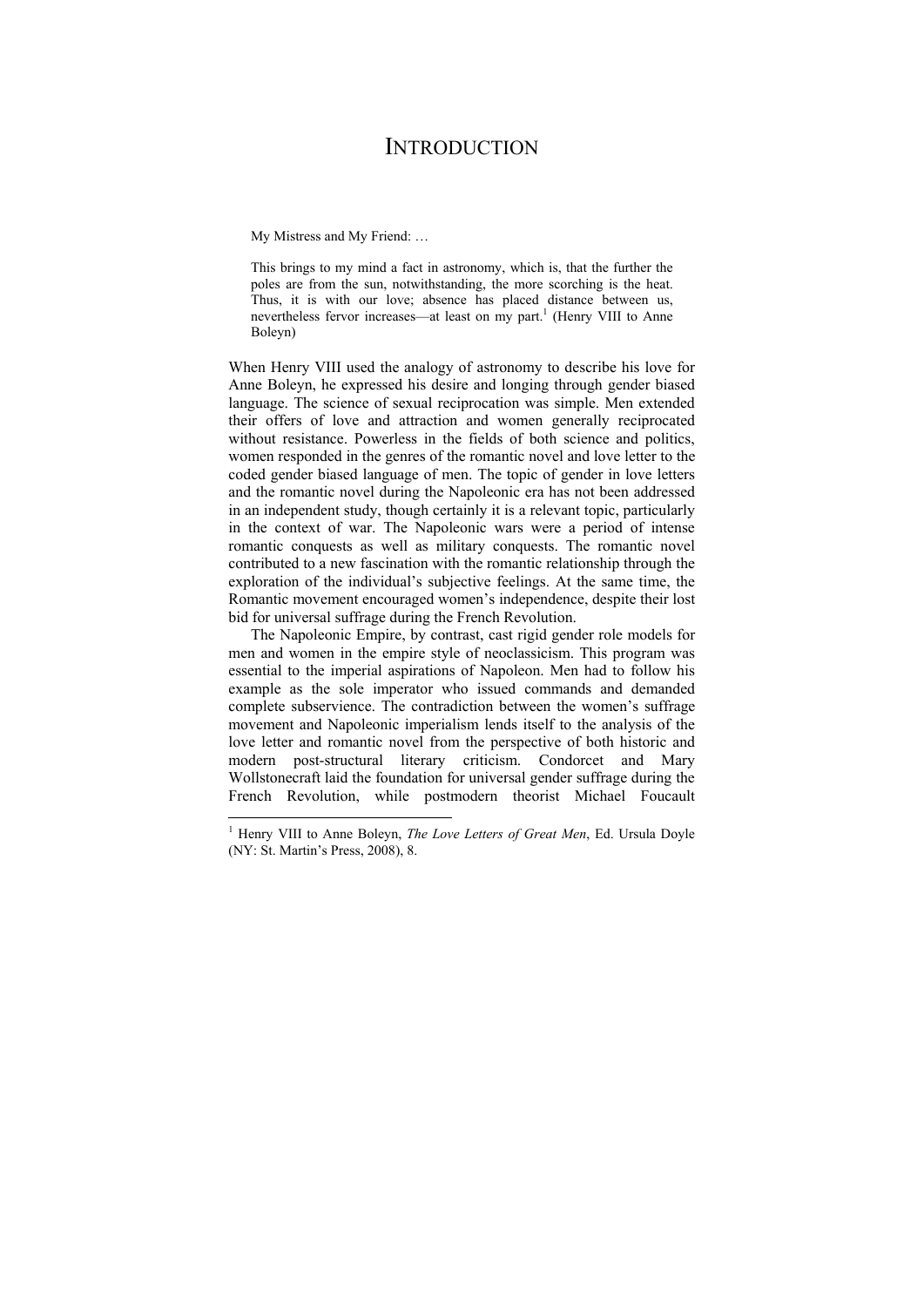#### 2 Introduction

emphasizes the gender-biased language of culture in his *The History of Sexuality* (1976). In the early modern period, Carl Jung deviated from Freud's theory of sex and gender development by espousing universal gendered archetypes in his *Psychology of the Unconscious* (1912). Gender roles were firmly established by the *Ancien Regime* society of Louis XVI and Marie Antoinette in which members of the Napoleonic era spent their youth. This same generation witnessed the overthrow of the monarchy, while Enlightenment philosophers, such as Condorcet, challenged existing gender role models with new definitions.<sup>2</sup> The gender biases of Napoleonic society were supported by both language and dress. This coded bias is also present in epistolary and fiction writing, particularly in women's writing.

The modern independent characters created by romantic authors react against the rigid gender stereotyping of centuries of patriarchal European civilization and monarchy. Inspired by the revolutionary emphasis on universal equality, authors sought to explore their emotions and pursue independent experiences, unshackled by traditional gender role models. At the same time, the new public accessibility to theatre, visual arts and print media created a market for experimentation in role-playing. Thus, when feminist authors such as Germaine de Staël approached gender role models, they sought to draft a new Enlightenment sensibility of gender equality.

Love letters have been the subject of several recent publications which reproduce those of famous authors, musicians, artists or historical persons. Dan Hofstadter's *The Love Affair as a Work of Art* (1997) addresses love letters by famous romantic novelists within a scholarly cultural context, such as the Napoleonic era lovers Benjamin Constant and Staël, and Juliette Recamier and Chateaubriand, among other French authors. Examples of anthologies of love letters include David Lowenhertz's *The 50 Greatest Love Letters of all Time*, which reproduces the love letters of such literary and artistic luminaries as John Ruskin, Mozart, Michelangelo, Virginia Woolf and Elizabeth Barrett Browning.3 Ursula Doyle's *Love Letters of Great Men* (2008) includes Henry VIII's love letter to Anne Boleyn, Victor Hugo and other important cultural heroes, such as Edgar Allen Poe and William Shakespeare, as well as Napoleon and Admiral Nelson.4 The 2012 Renaissance Classics edition is retitled *Love Letters of* 

 2 Sophie Delahaye, "La femme selon L'*Encyclopédie*," *Women in French Studies* 15, no.1 (2007): 98-109.

<sup>&</sup>lt;sup>3</sup> Dan Hofstadter, *The Love Affair as a Work of Art* (NY: Noonday Press, 1997); David Lowenhertz, *The 50 Greatest Love Letters of All Time* (NY: Crown Publishers, 2002).

<sup>4</sup> Doyle, *The Love Letters of Great Men*.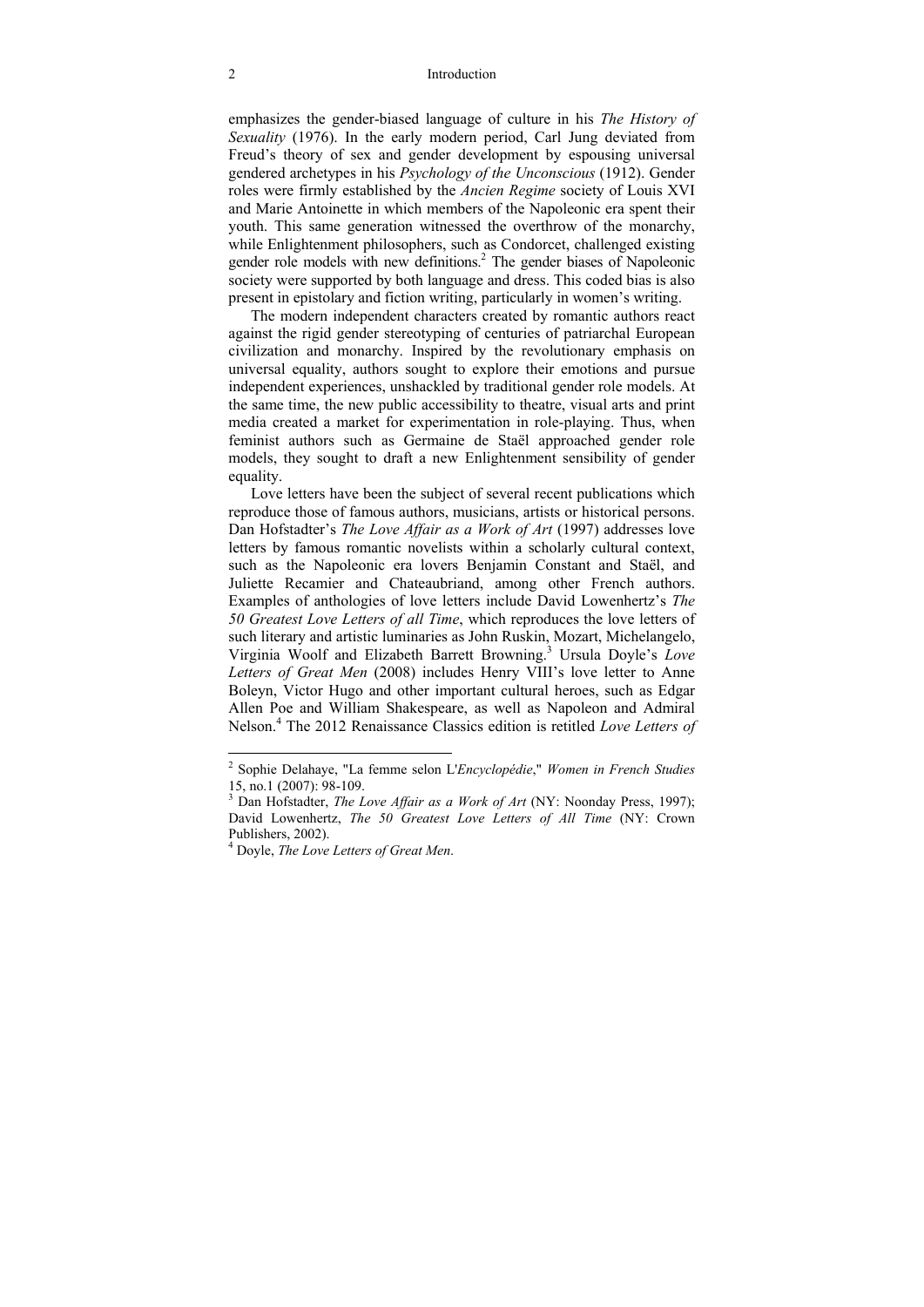*Great Men: The Collection Drawn from by Carrie Bradshaw in "Sex in the City*,*"* and is further subtitled: *from Beethoven to Bonaparte, and Beyond*. John Bradshaw's *98 Love Letters that will bring you to your Knees* (2009) begins with Abigail and John Adams and includes Mary Wollstonecraft, Lord Byron, Mary Wordsworth and Napoleon.<sup>5</sup> C.H. Charles' *Love Letters of Great Men and Women from the Eighteenth Century to the Present Day* is a new illustrated reprint of the 1924 edition which begins with Beethoven and ends with William Wordsworth.<sup>6</sup> The *World's Greatest Love Letters* (2011) compiled by Michael Kelahan also includes the Romantics and Napoleon, among other great literary lovers.

The importance of Napoleon's love letters is indicated by their inclusion in these broader anthologies; in addition to the literary artistry of his love letters, which were intended for posterity, the age of Napoleon was one in which romance was an important cultural element. It was an artistic social form which evolved from the rococo to the romantic era and one which authors increasingly sought to emulate. There are several publications titled *Napoleon's Letters to Josephine*, after the original 1931 edition edited by Leon Cerf and translated by Henry Bunn, such as Henry Foljambe Hall's *Napoleon's Letters to Josephine: Correspondence of War, Politics, Family and Love, 1796-1814* (2010) or *The Letters of Napoleon to Josephine* (2004)*.* 7 Film productions which focus on Napoleon and romance include the nine-part PBS miniseries *Napoleon and Love* (1974), which features an episode for each of Napoleon's lovers, *Napoleon and Josephine: A Love Story* (Warner Bros. 1987) starring Armand Assante and Jacqueline Bisset, and more recently the A&E Biography special *Napoleon: An Epic Life* (2002), starring Christian Clavier as Napoleon and Isabella Rosselini as Josephine, with Gerard Depardieu as the chief of police, Fouché, and John Malkovich as the diplomat, Talleyrand. This production places a special emphasis on the lifelong romantic relationship between Napoleon and Josephine.

 5 John Bradshaw, *98 Love Letters that Will Bring You to Your Knees: Poems and Love Letters of Great Men and Women* (Seattle, WA: Pacific Publishing Studio, 2009).

<sup>6</sup> C.H. Charles*, Love Letters of Great Men and Women from the Eighteenth-Century to the Present Day* (London: S. Paul and Co., 1924), reprint (Megalodon Entertainment, 2008).

<sup>7</sup> Leon Cerf (ed.) and Henry Bunn (trans.), *Napoleon's Letters to Josephine* (NY: Bretano's, 1931); *The Letters of Napoleon to Josephine* (Welwyn Garden City: Ravenhall, 2004); Henry Foljambe Hall, *Napoleon's Letters to Josephine: Correspondence of War, Politics, Family and Love during 1796-1814* (UK: Leonaur, 2010).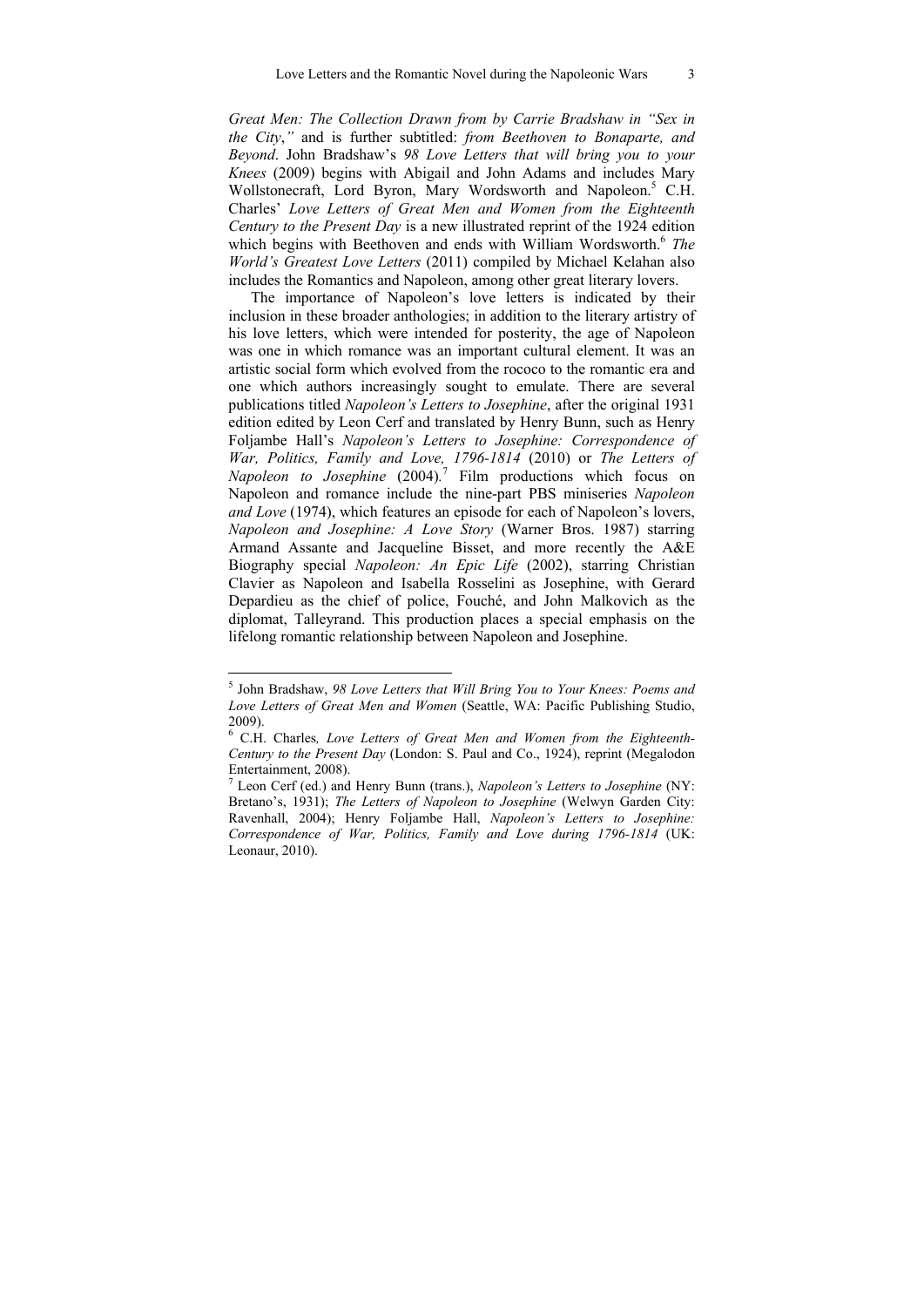#### 4 Introduction

Surprisingly, none of these publications address the issue of gender in the love letter. The authors of love letters written during the Napoleonic wars assess traditional gender roles differently from other periods. Inspired by the example of medieval courtly love and the hero's quest, romantic authors created ideal characters whose sole source of inspiration is romantic love and devotion to a lover. The liberal romantics, including Staël and her sometimes lover Benjamin Constant, re-evaluate traditional gendered roles in romantic love, while the members of the Napoleonic aristocracy attempt to impose archaic standards in male-dominated relationships which reflect their militant dynastic aspirations. One thing is for certain: love was an indispensable element in socialization. The romantic novel made it the primary plot in pivotal works such as Goethe's *Sorrows of Young Werther* or Rousseau's *Julie, or the New Heloise*. The conflicts in these works revolve around the rejection of traditional monogamous and heterosexual relationships and gendered role models for men and women. Both male and female characters grapple with the implications of marital infidelity while rejecting gender role models in favor of their emotions.

The love letter also emerges as a significant literary genre during the Napoleonic era. Napoleon, the novelist, was inspired by the genre of the epistolary novel made popular by Rousseau and Goethe, and consciously developed the art of letter writing in real life as well as in his epistolary novel *Clisson and Eugenie*. This reciprocal relationship between fiction and life is a distinguishing feature of literature during the Napoleonic wars. Staël and Constant explored their feelings as well as their attitudes towards political independence and personal autonomy through the forum of the love letter and the romantic novel. While the liberal romantics equated individual freedom with political liberty, Napoleon and those who conformed to the dynastic model believed that the purpose of the love relationship was to strengthen the state and its military aristocracy. Thus, the emergence of the Napoleonic period hinges upon the reevaluation of love within the context of encroaching totalitarianism. The romantic lover was modern in his or her desire to reject social norms and values in favor of feelings. The Napoleonic lover was seeking to reinstate ancient feudal foundations through dynastic unions that ultimately limited political freedom and replaced it with a dictatorship inspired by Imperial Rome.

During the Rococo period of the court of Louis XV, the love letter became associated with the epistolary novel, as well as the rococo style of painting which features lighthearted scenes of romance among elegantly clad nobles. Epistolary novels of the period taking the form of a series of letters which reveal the romantic liaisons of couples include English author Samuel Richardson's *Pamela* (1740), which was followed by a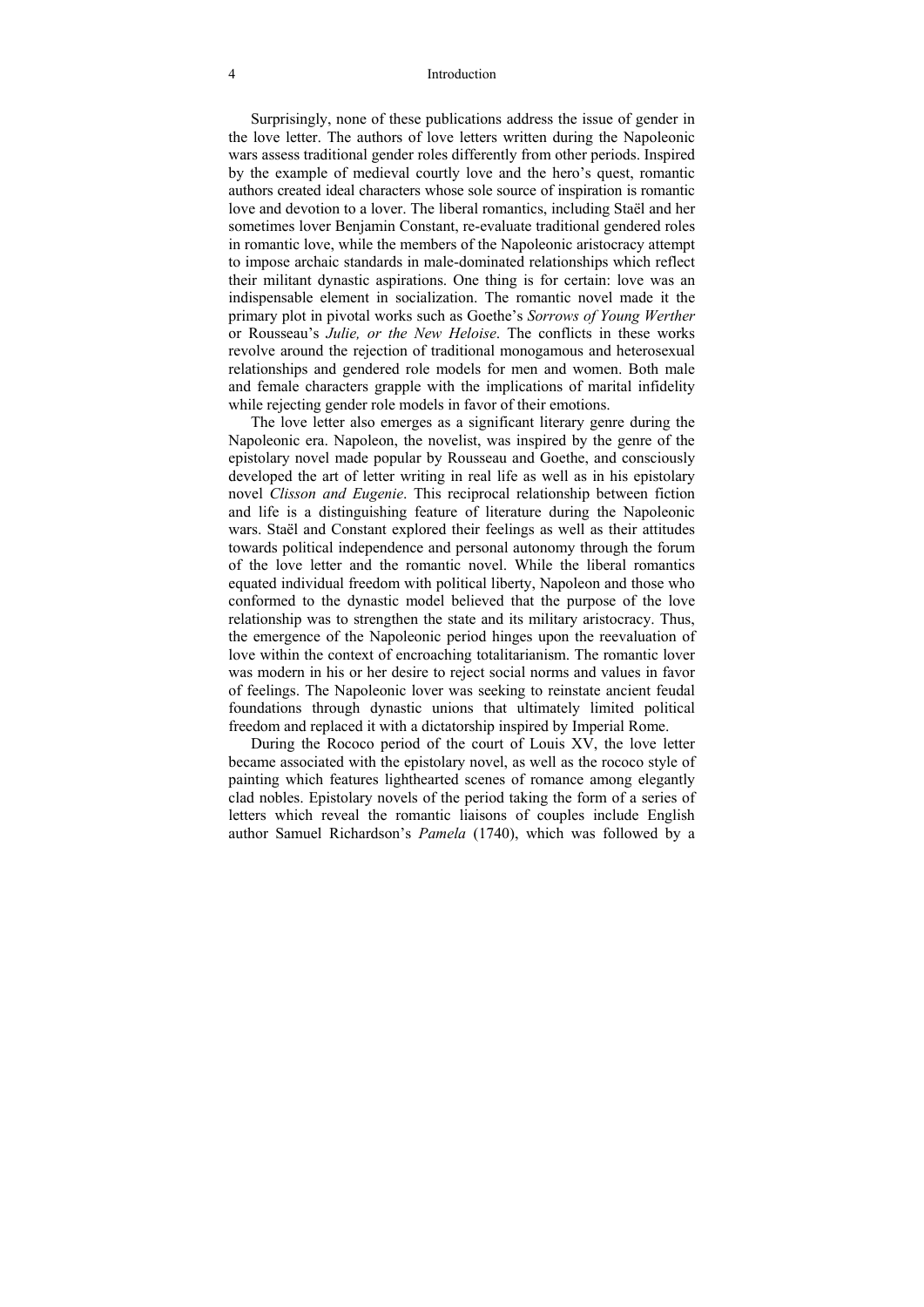parody by Henry Fielding entitled *Shamela* (1741) and Richardson's *Clarissa* (1749), *Persian Letters* (1721) by Montesquieu, Rousseau's *Julie, or the New Heloise* (1761), and Choderlos Laclos' *Dangerous Liaisons* (1782). While these seduction novels warned of the dangers awaiting sexually adventurous young women, the authors did not seek to alter the gender biased structure of society. They expose the gender inequity imposed on women by society, but do not advocate for women's rights and suffrage. By contrast, the post-revolutionary generation had lobbied for women's rights and witnessed the dismal failure to pass universal suffrage laws. The characters in the romantic novel challenge social norms and recognize that the revolutionary age can radically change society as well. Their antecedents lingered in the form of the rococo romance and the brothel. Freedom in love entailed a complicated set of rules which had to be navigated or circumvented. In the rococo style of visual arts, the gender invective is more severe; submissive, plump, pale pink nymphs and goddesses give in to male dominated gazes. There is no question of social gender equality. Images which specifically depict love letters perhaps hold more promise for equitable arrangements.

 Francois Boucher's painting *The Love Letter* (1750) (fig. Intro-1) was commissioned by Louis XV's mistress, Madame de Pompadour, and depicts two women in a pastoral setting sharing a love letter, which is held between them. Pompadour wielded considerable authority at court, and her commission of the love letter suggests her source of incontestable bureaucratic power which rivaled that of the queen.<sup>8</sup> Boucher's contemporary, Jean-Honoré Fragonard, painted the same subject, *The Love Letter*, with a woman seated at her desk reading or composing a love letter while clutching a bouquet of flowers (fig. Intro-2). Dutch Baroque artist Jan Vermeer had previously painted the subject of the love letter, but here the demure modest lady receives the letter from a conservative maid who looks down on her (Rijksmuseum 1670).

By contrast, Louis-Leopold Boilly, who was active in Paris during the Revolution and Napoleonic era, was inspired by the genre themes of Jean-Baptiste Greuze, who celebrated middle class values, and the satire of William Hogarth, who was critical of aristocratic debauchery. Boilly addressed the culture of romantic love through a somewhat satiric rococo lens which united both traditions. Paintings such as *The Jealous Lover*, *The Visit Received* (1789), *Love Extinguishes It* (1790) (Museé Sandelin, Saint-Omer, France), *The Visit Returned* (fig. Intro-3) or *Push Hard*

 8 Colin Jones, *Madame de Pompadour: Images of a Mistress* (New Haven, CT: Yale University Press, 2002).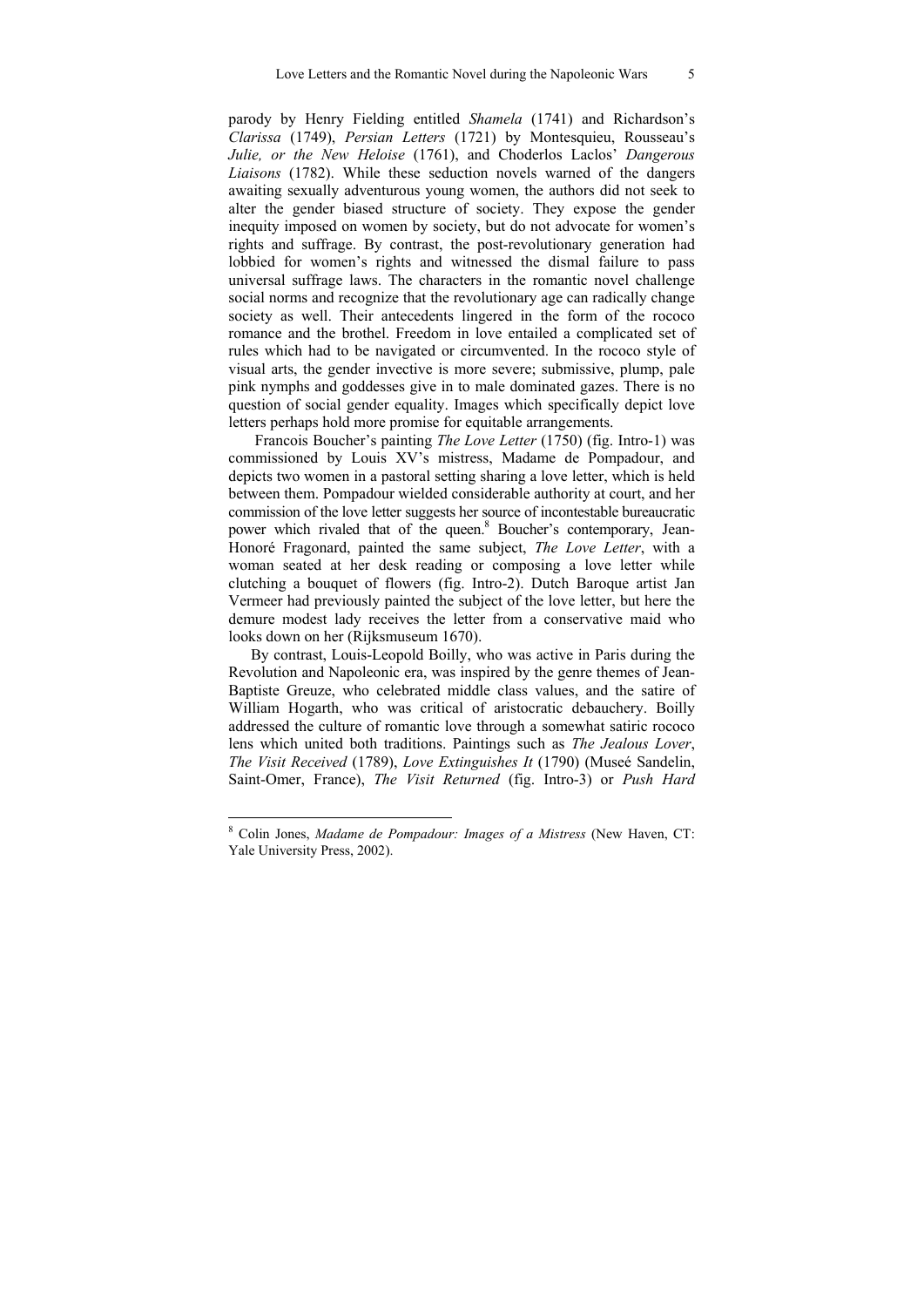#### 6 Introduction

(Norton Simon Art Foundation) revive the satire of Hogarth and express the foibles, exploitation and contradictions of romantic love and lust.<sup>9</sup> His paintings entertain with satire, but are not intended to instruct like those of Hogarth, who sought to eliminate corruption among the aristocracy by exposing their depravity. Rather, this artist sentimentalizes the best impulses in society and laughs at the worst. While the liberal romantics and Napoleonic circles were inspired by the concept of free love which permeates rococo sentimentality, the politicization of love propounded by the neoclassical artists and authors is the point of reference for the romantic nominalization of the word "love."

In contrast with their frivolous rococo predecessors, neoclassical artists, such as Jacques Louis David, painted stoic contemporary portraits and neoclassical scenes which feature the theme of love. The consequences of neoclassical love are both severe and deadly. When lovers give free reign to their feelings, states crumble and gods ordain retribution for mortal acts. The neoclassical emphasis on the patriotic consequences of love appears to have profoundly influenced the liberal romantic novelists. The plays of Racine and Corneille were performed throughout the Revolution and Napoleonic era. The heroine from Racine's *Phèdre* was Staël's favorite role which she performed in productions at her home at Coppet and abroad for the romantic intelligentsia of Germany.10 The cultural portrayal of the dramatic consequences of love is also consistent with the dramatic political shifts in power occurring during the French Revolution and Napoleonic era. David's double portrait of *Antoine-Laurent and Marie-Anne Lavoisier* (1788) (Metropolitan Museum of Art, NY) depicts a respectable married couple whose activities directly support the state interests. Lavoisier was a French aristocrat and chemist whose work advanced both chemistry and biology. His spouse, Marie, who studied under the artist to develop the skills to illustrate her husband's theories, is depicted in a supporting posture as she stands beside him and encircles him with her embrace with one hand on his work table. She later edited and published his memoires.<sup>11</sup> In the same year, on the eve of the Revolution, David painted *Helen and Paris* (1788) from Homer's *Iliad*. Here, the fated couple assume a similar posture, with Helen standing on

1

<sup>99</sup> Susan L. Siegfried, *The Art of Louis-Léopold Boilly: Modern Life in Napoleonic France* (New Haven: Yale University Press, 1995).<br><sup>10</sup> Sharon Worley, *A Feminist Analysis of Gender and Primogeniture in French* 

*Neoclassical Tragedy: The Literary Politics behind the French Revolution* (Lewiston, NY: Edwin Mellen Press, 2012), 217-219.<br><sup>11</sup> Albert Boime, *Art in an Age of Revolution, 1750-1800* (Chicago: University of

Chicago Press, 1987), 414-416.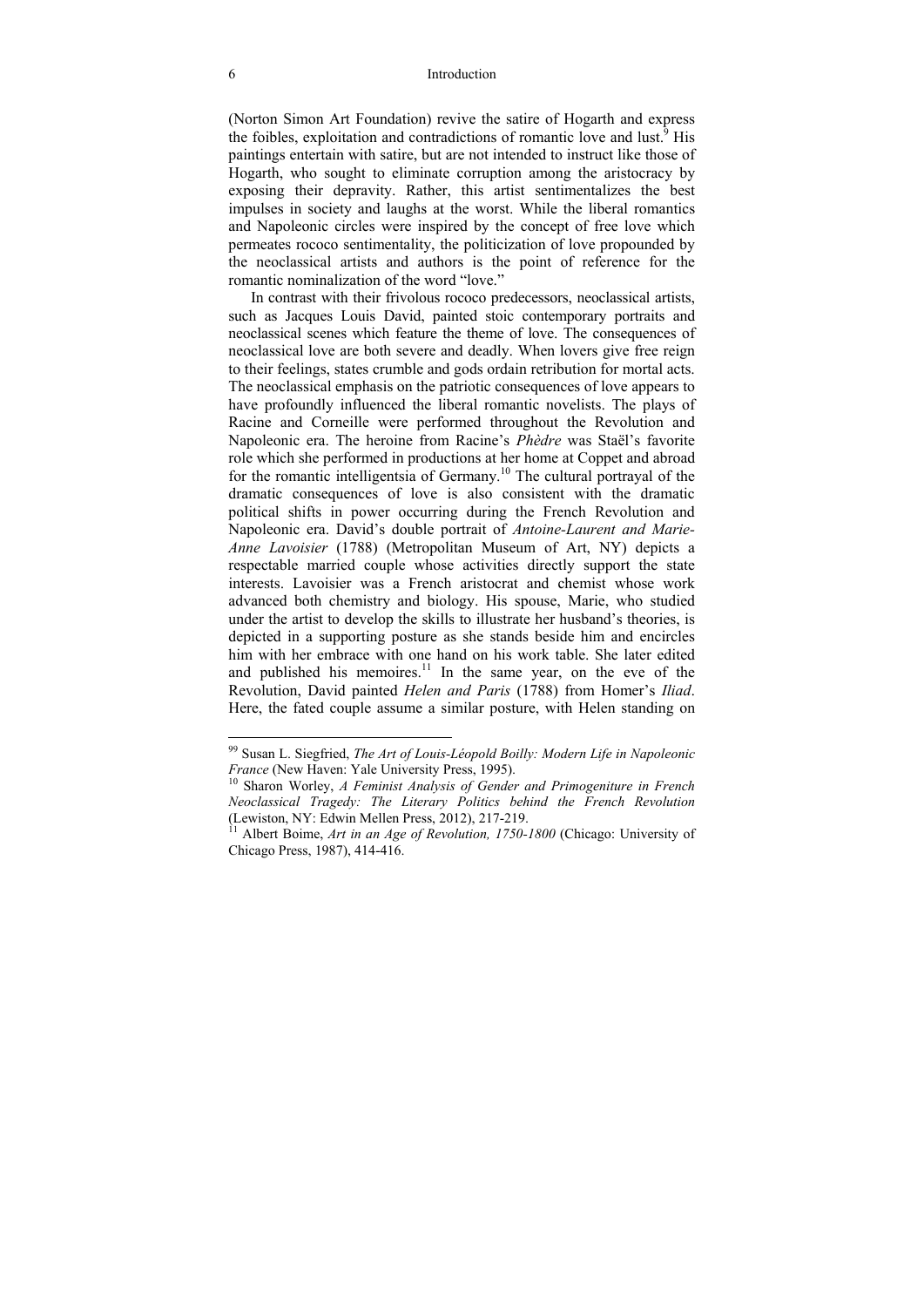the left while Paris holds her arm in one hand and his lyre in the other, while seated on a bench before the lovers' bed. Neoclassical subjects continued to be popular throughout the Napoleonic era and influenced contemporary concepts of love. The leading Italian neoclassical sculptor, Canova, carved *Psyche Revived by Cupid's Kiss* (1793) and Francois Gerard painted *Psyche and Cupid* in 1798, while the subject of Staël's play, the suicide of the Greek poetess, Sappho, over unrequited love, is the subject of Jean Antoine Gros' painting *Sappho at Leucate* (1801) (Museé Baron Gerard, Bayeaux, France).

Love between men and women traditionally conformed to social standards. Nobles married to increase their collective wealth, and the middle class married for social and financial stability. However, romance emerged as a function of literary and artistic culture. Artificial constructs of social conversation and flirtation followed their own rules of etiquette. They were connected to salon culture where educated women met their male peers on equal footing as intellectuals. In romance, however, men and women followed the role models of previous generations which were established by court culture and expressed in art and literature.<sup>12</sup> Men were dashing and brave on the battleground and in politics. They looked to literary role models from classical antiquity and emerging romantic culture. Romanticism encouraged a departure from existing gender role models and placed a greater emphasis on the individual freedom. Women, whose monetary needs and vulnerability took precedence, continued to be the needy recipients of male affection and largess. Both parties acted upon their desires to engage in romantic liaisons. When confronted with shifting gender roles established by art and literature, romantic authors reacted against the status quo and the moral lessons it taught. Romanticism qualified the intense romantic feelings of the respective fictional characters, Werther and Julie, in their passionate feelings of love. The ethics of awkward love triangles notwithstanding, these characters erred when they rejected their feelings and refused their lovers. In their personal lives, authors such as Staël and Constant gave free reign to their flirtations and established romantic liaisons whenever and wherever they conveniently could. Constant's pattern of impulsive love relationships differed little from the established social standard for men. The rococo movement had encouraged free love as a fringe benefit of the aristocracy.13 Staël's

1

Hermitage Rooms at Somerset House, Courtauld Institute of Art, and Gosudarstvennyĭ Ėrmitazh (Russia), *The Triumph of Eros: Art and Seduction in 18th-century France* (London: Fontanka, 2006). 13 Richard Rand, Juliette M. Bianco, and Mark Ledbury, *Intimate Encounters:* 

*Love and Domesticity in Eighteenth-century France* (Hanover, NH: Hood Museum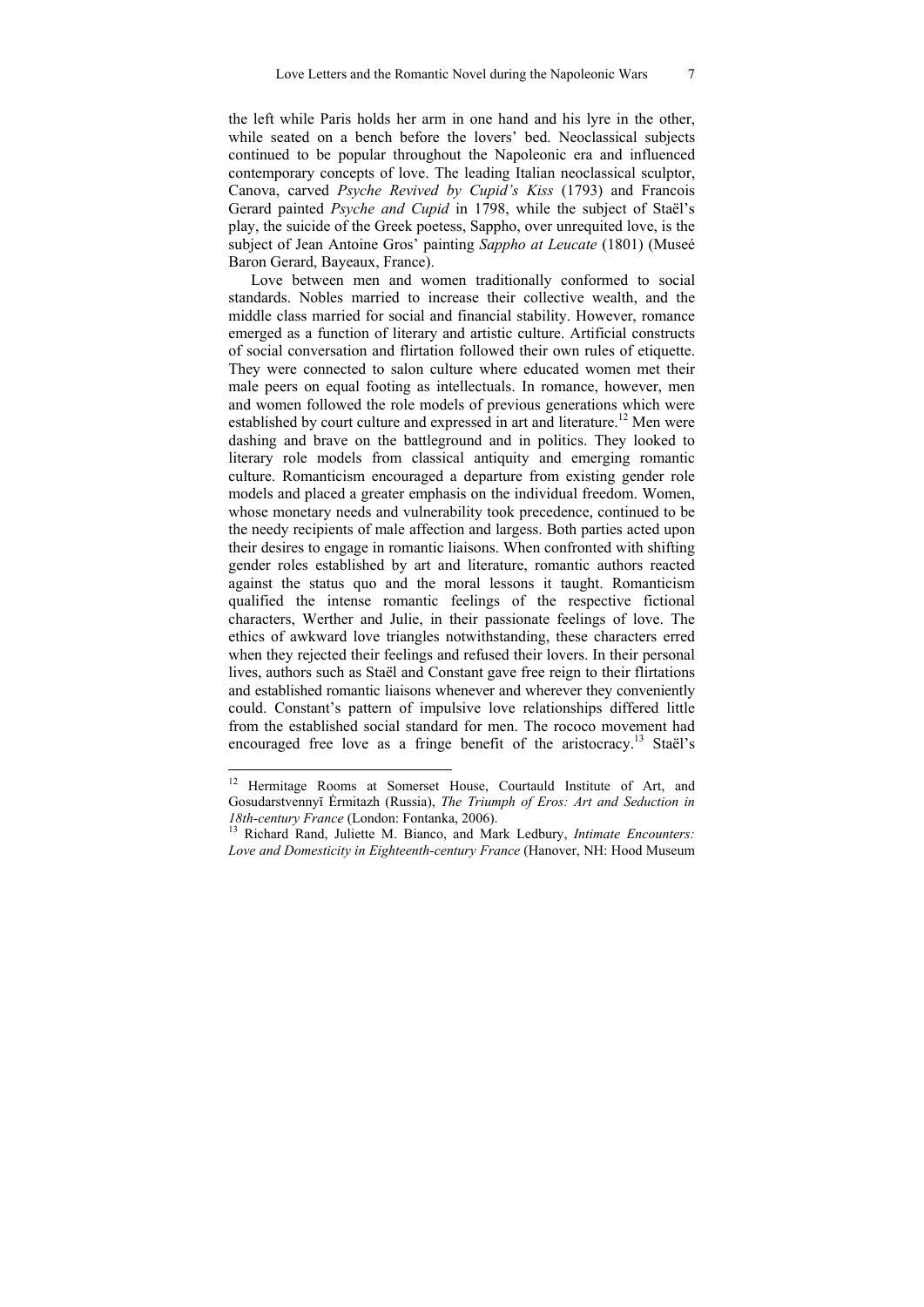approach to free love, however, was the direct result of the struggle of the women's suffrage movement to gain independence in both the social and political spheres.<sup>14</sup>

One of the primary sources of literary entertainment among Napoleon's coterie in Paris in the first decade of the nineteenth-century was the evolving genre of the romantic novel. The romantic novel inspired the concomitant genre of love letters while exploring the feelings associated with transcending the accepted boundaries of social decorum in extramarital affairs. The two major romantic epistolary novels which circulated among the Napoleonic milieu of salon circles include Goethe's *Sorrows of Young Werther* (1774; 1787) and Rousseau's epistolary *Julie, ou La Nouvelle Héloïse* (Julie, or the New Heloise) (1761)*.* Inspired by these romantic works, Napoleon's novel *Clisson and Eugenie* (1795) and Staël's novel *Delphine* (1802) also incorporate love letters against the backdrop of war and revolution. Their characters become embroiled in the military maneuvers which ultimately claim their lives as their loyalties are divided between their duty to their loved ones and to the nation. The analysis of their love letters then offers the opportunity to examine the emergence of the genre based on the recent development of both philosophical theories of the emotions and the romantic novel.

Love letters during the Napoleonic wars were largely framed by concepts of love which were promoted through novels and philosophy. The standard texts, so to speak, which were written by major authors who inherited this Enlightenment bearing, responded to the emerging concepts of love found in novels and philosophical essays. Love among this Napoleonic coterie is unique because it demonstrates the reciprocal relationship between the love letter and the romantic novel. Staël, Récamier, Chateaubriand, Constant, Lady Emma Hamilton, Napoleon and his brother, Lucien Bonaparte, were the authors and recipients of some of the most passionate love letters. They were also avid readers of the newly emerging genre, the romantic novel, and most of them were also authors of romantic novels where they projected their personal romances onto the characterization of their fictional heroes and heroines. In addition, these authors lived through the recent French Revolution and the Terror. Imprisoned during the Revolution, or branded as emigrés upon their return

 $\overline{a}$ 

of Art, Dartmouth College, 1997); Emma Barker, "Rehabilitating the Rococo," *The Oxford Art Journal (2009): 306-313.*<br><sup>14</sup> Madelyn Gutwirth, *Madame de Staël, Novelist: the Emergence of the Artist as* 

*Woman* (Urbana: University of Illinois Press, 1978); Madelyn Gutwirth, *The Twilight of the Goddesses: Women and Representation in the French Revolutionary Era* (New Brunswick, N.J.: Rutgers University Press, 1992).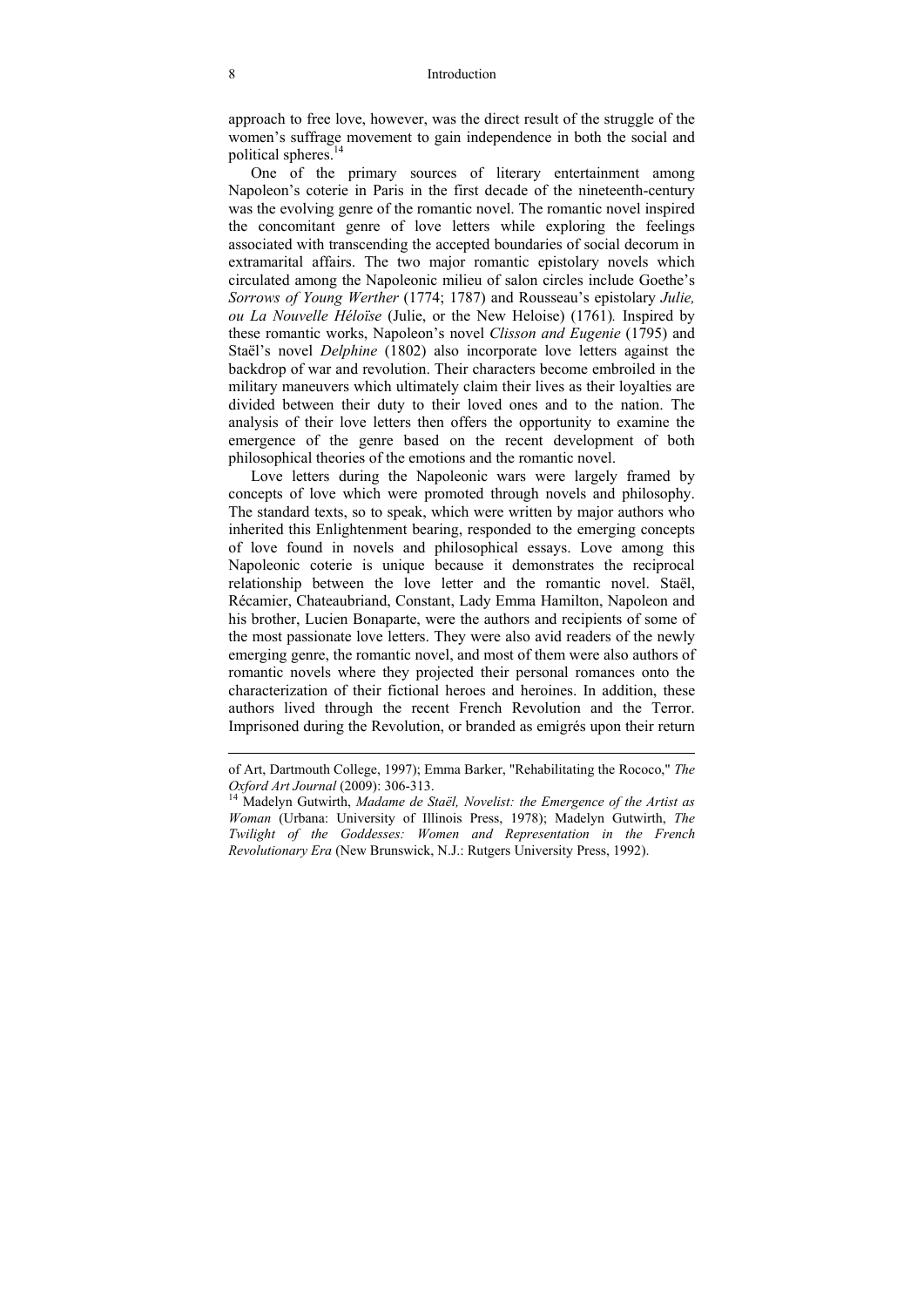to Paris, their mature adult lives were spent in the shadows of the Napoleonic wars in which they shifted political loyalties as the specter of Napoleon's powers grew from First Consul to Emperor of Europe. The looming threat of war ignited the depths of their passions and inspired their intellectual analysis of love, happiness and suicide. Their evolving concept of love was a romantic all-consuming passion which gripped the lovers in fatal embraces. The analysis of their love letters and romantic novels reveals the emerging political landscape of democracy to empire through extended metaphors of love and patriotism.

Gendered roles have always been important in humanist culture. The romantic period was inspired by the revival of the humanist culture of Renaissance Florence. The love sonnets of Petrarch to Laura, and the love poems written by Lorenzo de Medici and Angelo Poliziano, emphasize the distinctly female gender roles in love relationships. The revival of Renaissance Italy directly impacted the art and literature of Napoleonic Europe. For example, the Florentine author and patriot Vittorio Alfieri revived the reign of the Medici Florence in his dramas *The Pazzi Conspiracy* and *Don Garcia*, while Antonio Canova, Italy's leading neoclassical sculptor, revived the gender idealism of classical Greece and Renaissance Italy in his interpretation of great lovers such as Cupid and Psyche.<sup>15</sup>

The self-conscious act of creating a body of work was practiced by all members of this circle. As they wrote to express their feelings of love and romance, they also wrote to make a historical record for posterity which added to an existing canon of work in the genre of the love letter. Empress Josephine promoted this fashion for the historic love letter by requesting the removal of the remains of the famous medieval lovers, Peter Abelard and Heloise (after whom Rousseau subtitled his novel), to Père Lachaise Cemetery in Paris. Following Josephine's death in 1814 at the end of the Napoleonic wars, the remains of the famous medieval lovers were transferred to Père Lachaise Cemetery in Paris in 1817, a place which became a fashionable burial ground for romantic artists and intellectuals.<sup>16</sup> Abelard was a monk and teacher at the Gothic Cathedral School of Paris. He accepted a young pupil and novice, Heloise, with whom he began an affair in 1119. When her uncle, Canon Fulbert, discovered the affair, Abelard was punished with castration and Heloise was sent to a convent.

1

<sup>15</sup> Sharon Worley, *Louise Stolberg's Florentine Salon and Germaine de Staël's Coppet Circle: The Politics of Patronage, Neoclassicism and the Code of Freedom in Napoleonic Italy* (Lewiston, NY: Edwin Mellen Press, 2014).<br><sup>16</sup> Jonathan Glancy, "Tombs with a View: The City Cemetery," *BBC Culture*, 20

January 2015. http://www.bbc.com/culture/story/20150120-tombs-with-a-view.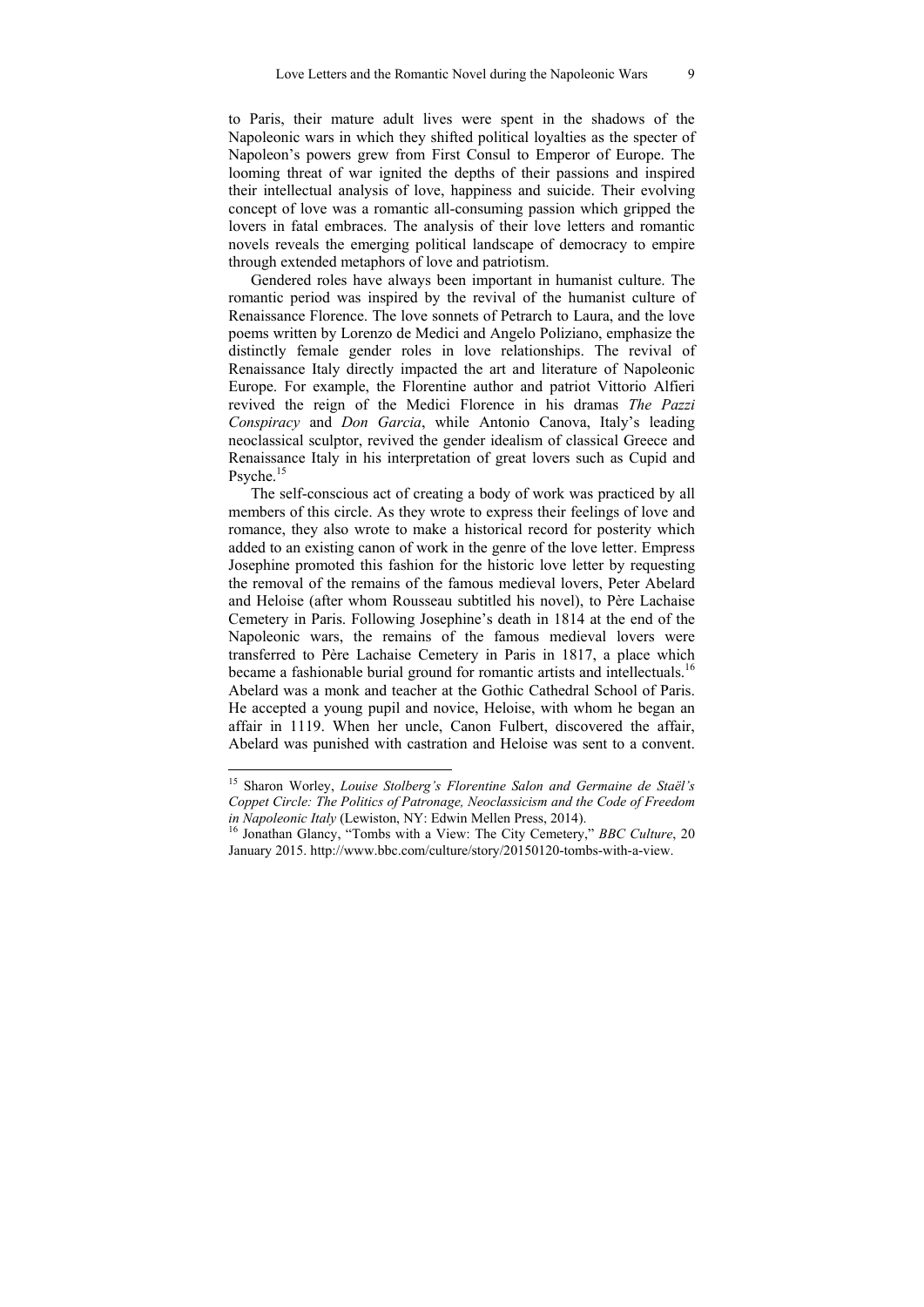#### 10 Introduction

The testimony of their love survived in the form of love letters which they exchanged over the next twenty years while living in cloistered isolation. The couple was reunited once before their deaths only to discover that their love for one another was undiminished with time.<sup>17</sup>

This history of love letters during the Napoleonic era is intertwined with the history of the novel and the politics of emerging feminism. As women discovered that they could exercise a degree of influence over society by commenting on it in the forum of the novel, they also discovered that they exerted an influence on the social structure and politics in the realm of marital and extramarital affairs. The etiquette behind state sponsored marriages was ingrained in the social rhetoric of the church. At the upper echelons of society, it assured the transfers of wealth and property. But the history of illicit romances acquired a much greater importance and fascination among the social sphere of Enlightenment authors. Affairs of the heart reverberated with the import of neoclassical stoicism and romantic feelings unrestrained by the strictures of decorum. Great romances, such those experienced by Josephine, Récamier, Lady Hamilton and Staël, were also reflected in the emerging women's romance novels. If these women did not achieve financial independence, they certainly attained emotional independence through the forum of the love letter and romantic novel. Freed from the strictures of social decorum which proscribed extramarital affairs as detrimental to the family and state, modern romantic women experienced the liberty of choice through the liberty of love.

 $\overline{a}$ 

<sup>17</sup> Mary McAuliffe, *Paris Discovered: Explorations in the City of Light*  (Hightstown, NJ: Elysian Books, 2006), 19-23.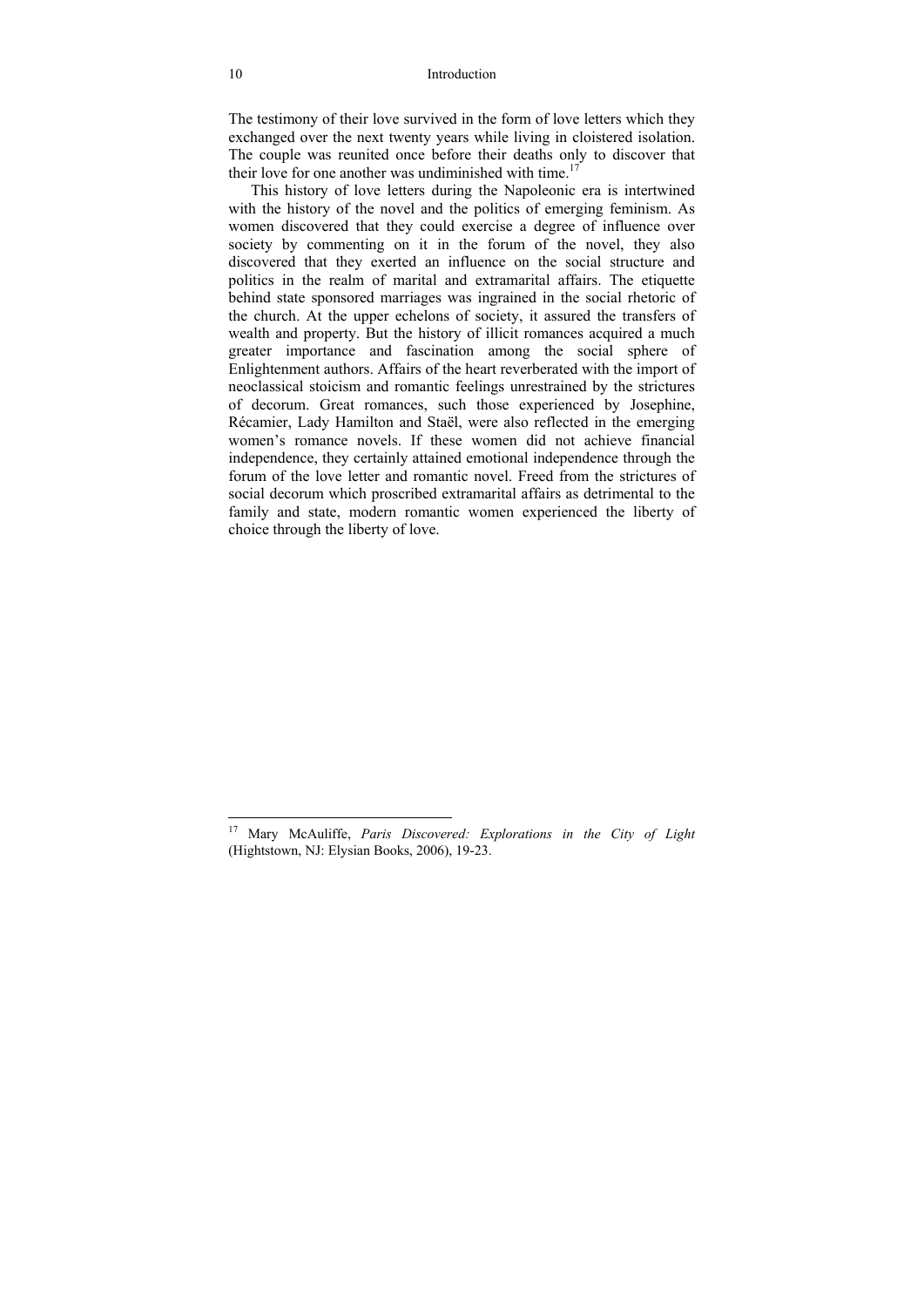



Fig. Intro-1 Francois Boucher. *The Love Letter*. 1750. National Gallery of Art. Washington, D.C.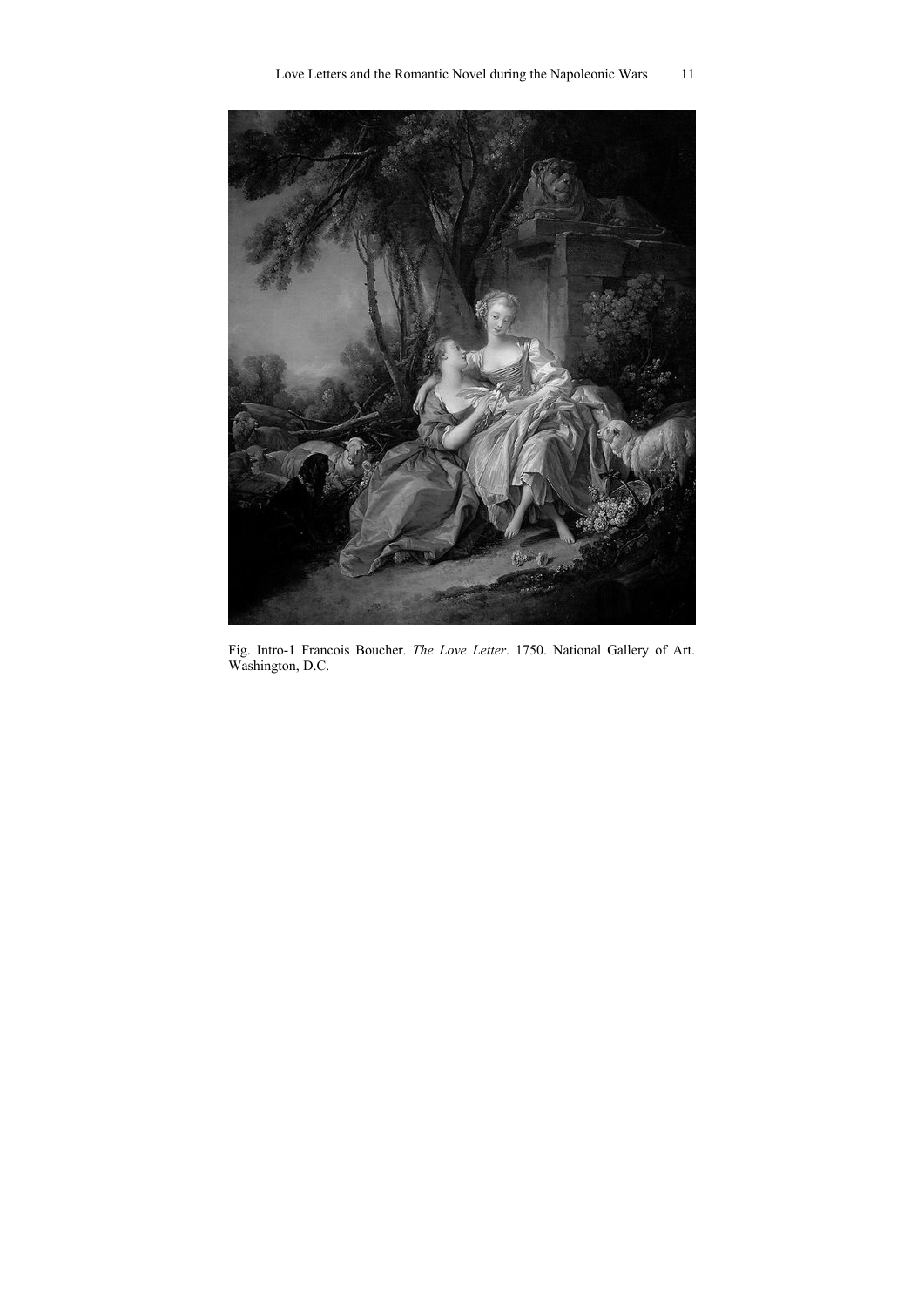

Fig. Intro-2 Jean-Honoré Fragonard. *The Love Letter*. 1770s. Metropolitan Museum of Art. New York.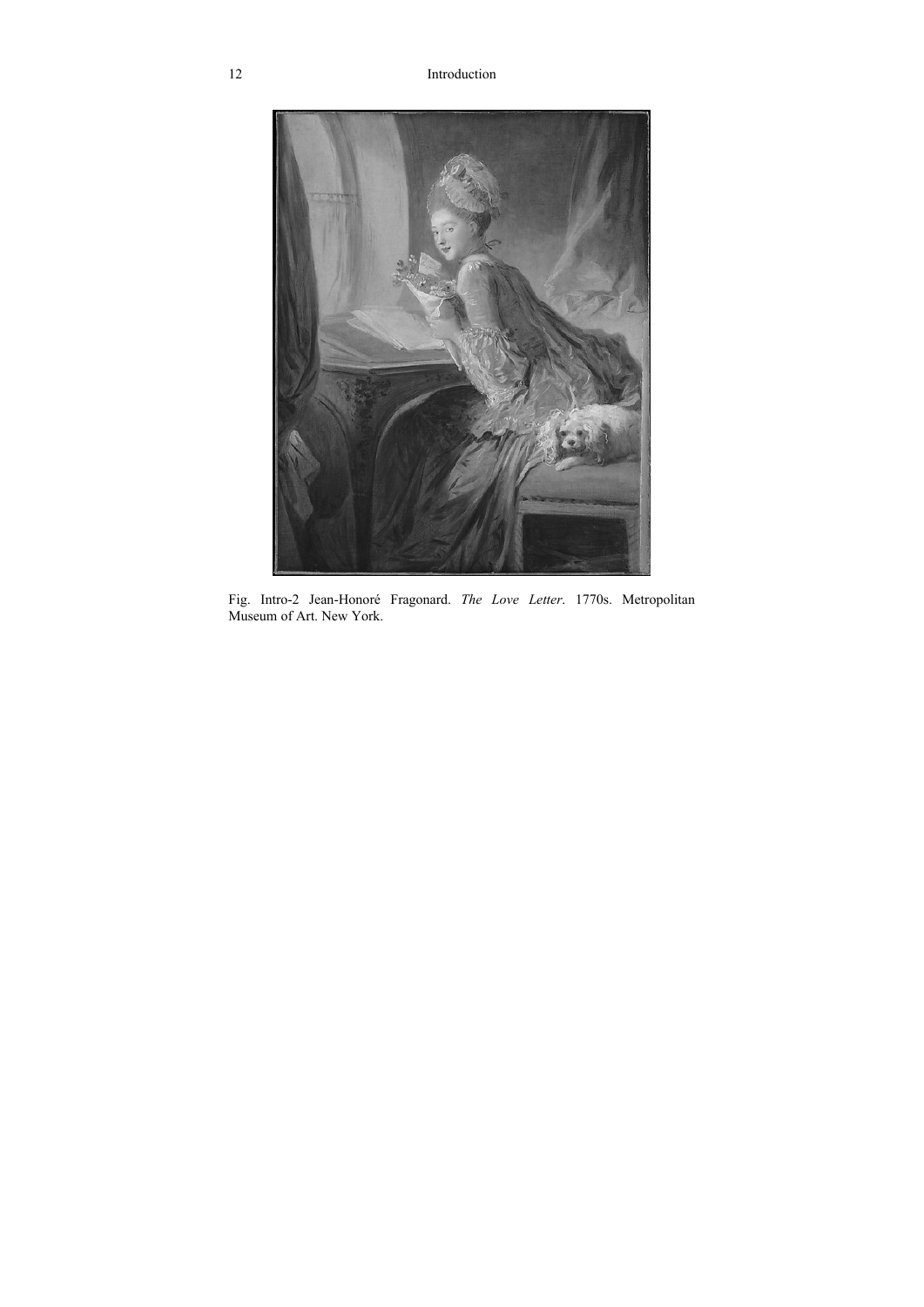

Fig. Intro-3 Louis Leopold Boilly. *The Visit Returned*. 1789. Wallace Collection. London.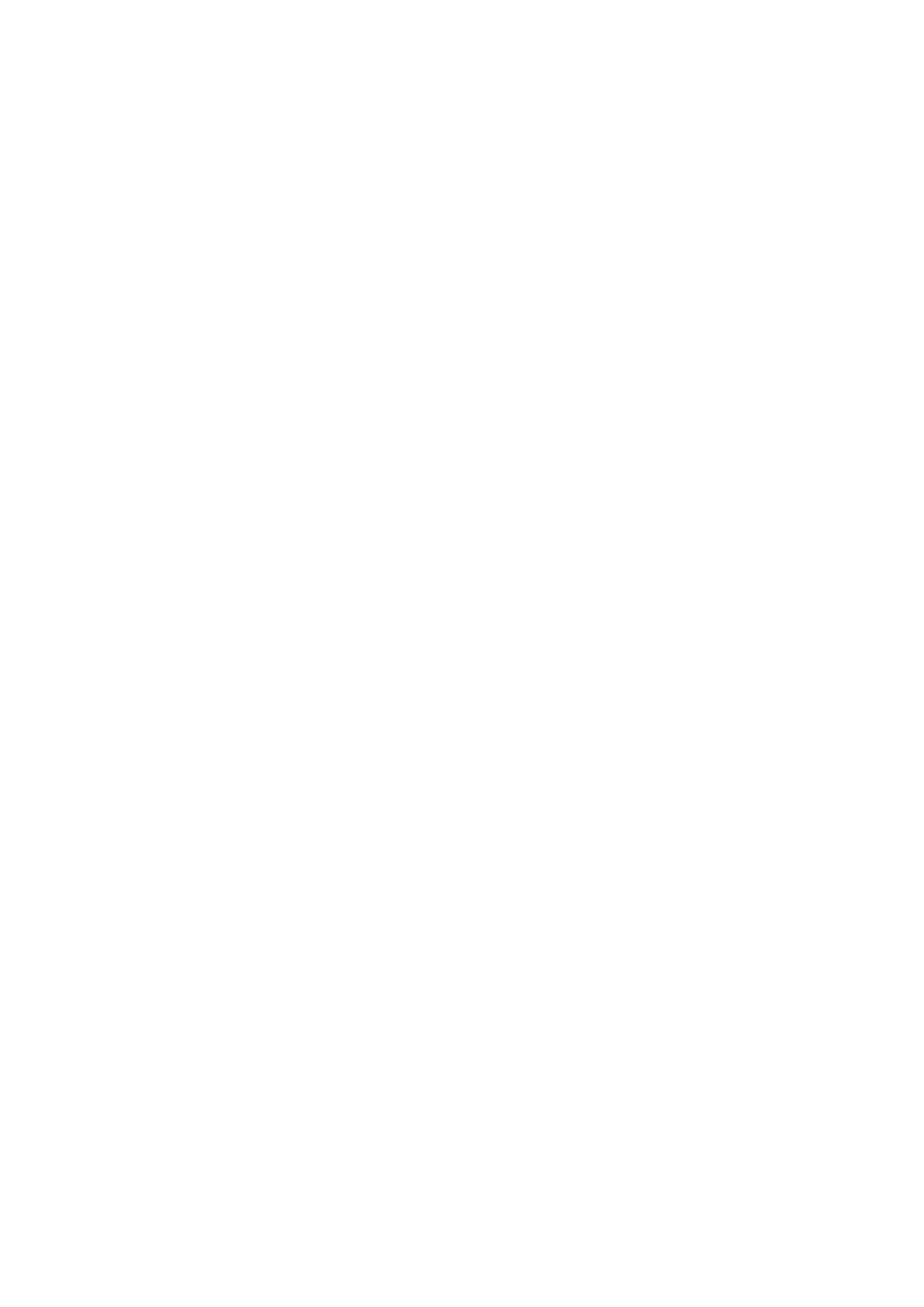## CHAPTER ONE

## GENDER ROLE MODELS IN MARRIAGE, ROMANCE AND REVOLUTION: STAËL'S *DELPHINE* AND *ZULMA*

As a lover and as a woman, Staël sought both emotional commitment and independence. Her concept of gender equality was a function of her concept of romantic love. Consequently, scholars agree that her fictional characters are a projection of the author's attitudes about sex and gender equality, as well as political equality. However, the role models she created were drawn from the shifting archaic hierarchy of the aristocracy to which she belonged. Thus, as an author and a lover, she was never able to completely free herself from the past. Prescribed rules of gender decorum abound in her works. Her female heroines reveal their strengths through their feminine weaknesses, never going so far as to strip themselves entirely from the class bound gender coded society of their author. They commit suicide rather than live a sexless life in a sexless society without male companionship.

Staël's attachment to her father, Jacques Necker, the king's minister of finance, and the queen, Marie Antoinette, prevented her from attaining total gender equality. Instead, she clung to the gendered role models of *Ancien Regime* court culture and salon society, while at the same time seeking feminist autonomy in her stance against the tyranny of Napoleon's patriarchal empire. Staël followed the examples of her revolutionary peers, Mary Wollstonecraft, Manon Roland and Olympe de Gouges. The conflicts between the established role models of feminine decorum, archaic nobility and the modern democratic promise of freedom distinguish her romantic heroines and inform her relationships with lovers. Staël's love letters belie her strong desire for emotional intimacy which she projected onto her fictional heroines. This intimacy also suggests her desire for emotional and political autonomy.

Staël's literary oeuvre includes correspondence, novels, plays, literary criticism and political analysis. All of these genres were a direct reflection of her stance on gender politics. Staël's personal love life served as the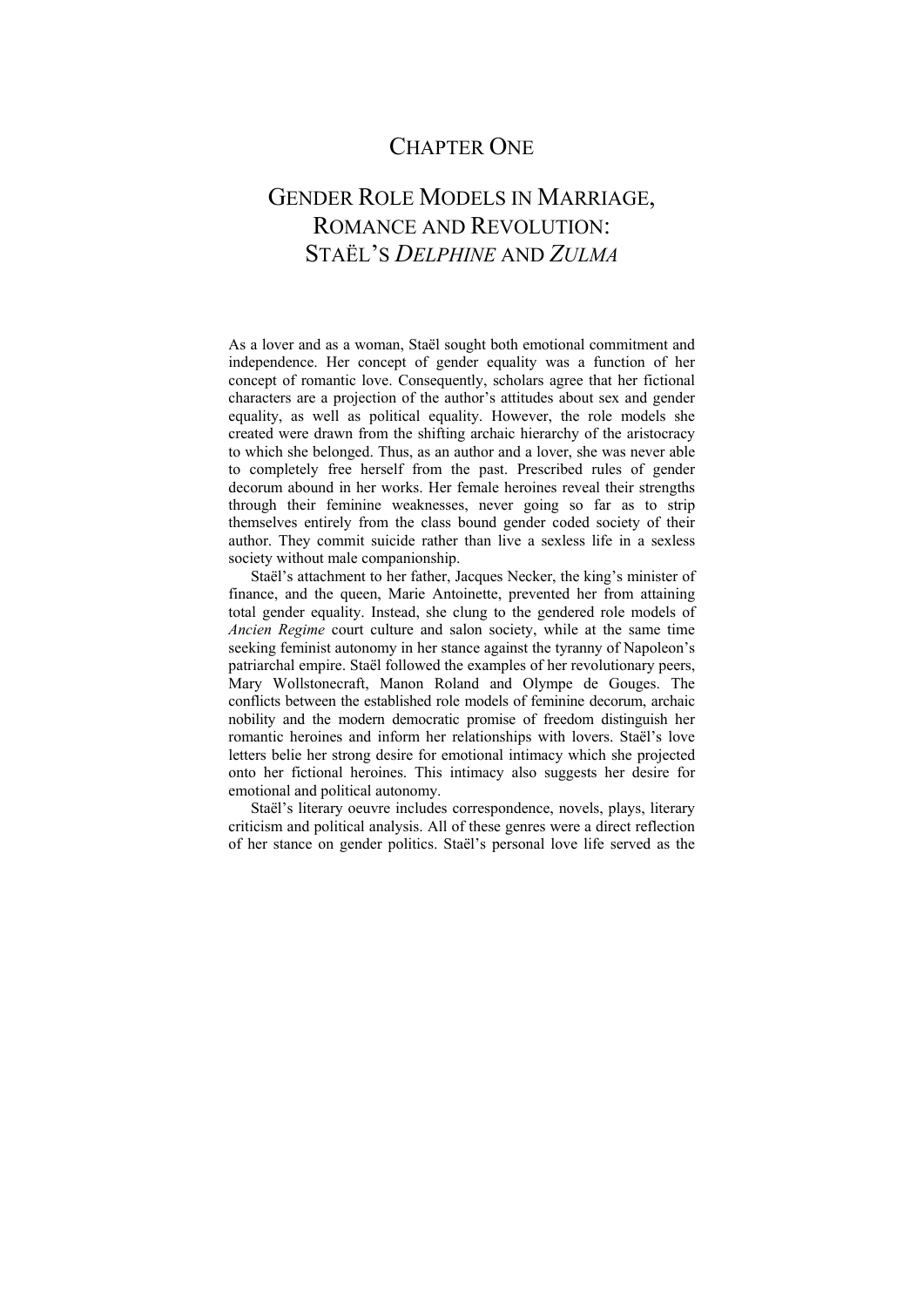inspiration for her fictional heroines. Her intense feelings of romantic love, loss and suffering formed the inspiration for her novels and apply her theories to romantic literature. As an author of the romantic era, she gave full reign to her feelings and experienced the catharsis of introspection and expurgation. Examining her love letters against the backdrop of her personal life and novels provides rare insight into the author's coded gender politics. Based on composites of her personal life and emerging romantic character types, she forged rounded characters who respond to the strictures of *Ancien Regime* social and sexual politics, while seeking to navigate a future of gender equality through romantic love. Staël's romantic heroines swoon in their desires, but impose strong moral compunctions which reflect the author's own social values. Sex thus becomes a political affair which at the same time challenges a sexist gendered society which denied women equal rights.

Staël's rejection of a loveless marriage pact was a revolutionary act. Yet, it also suggests her inability to free herself from traditional genderbiased roles for women. The eighteenth-century court protocol was gender biased and had been established through a complex ritual of space, fashion and cosmetics. The grand hôtels constructed by the nobles in Paris in the early eighteenth century created separate choreographed spaces for men and women. Luxurious fashions for women further distinguished their gendered roles in society. The women's toilette was also introduced as a new luxury product which emphasized the ritualized space of the women's boudoir. Staël's colleague Stephanie Genlis noted that, "in Paris, women received visits from men at their toilette." The gendered ritual distinguished the role of women from men and reinforced their subordinate roles in *Ancien Regime* society. The new grand hôtels were designed with rooms around the central space of the salon which would become the forum of male and female interactions through the medium of political philosophy and literary theory. Women exhibited their new luxurious fashions and make-up for men, who in turn shared their new philosophical discoveries.<sup>1</sup>

Though women failed to receive equal rights during the Revolution, they continued to be prolific novelists. Romantic liaisons in fiction may express a desire for gender freedom and political equality, but they also reveal the subordinate status of women to men. Glenda Sluga concurs that Staël's bid for female emancipation was in direct contradistinction to contemporary nationalist movements which denied women equal political rights. Staël's desire to graft her own experience onto the progress of

 1 Charissa Bremer-David et al., *Paris: Life and Luxury in the Eighteenth-Century* (Los Angeles: The J. Paul Getty Museum, 2011), 33-74.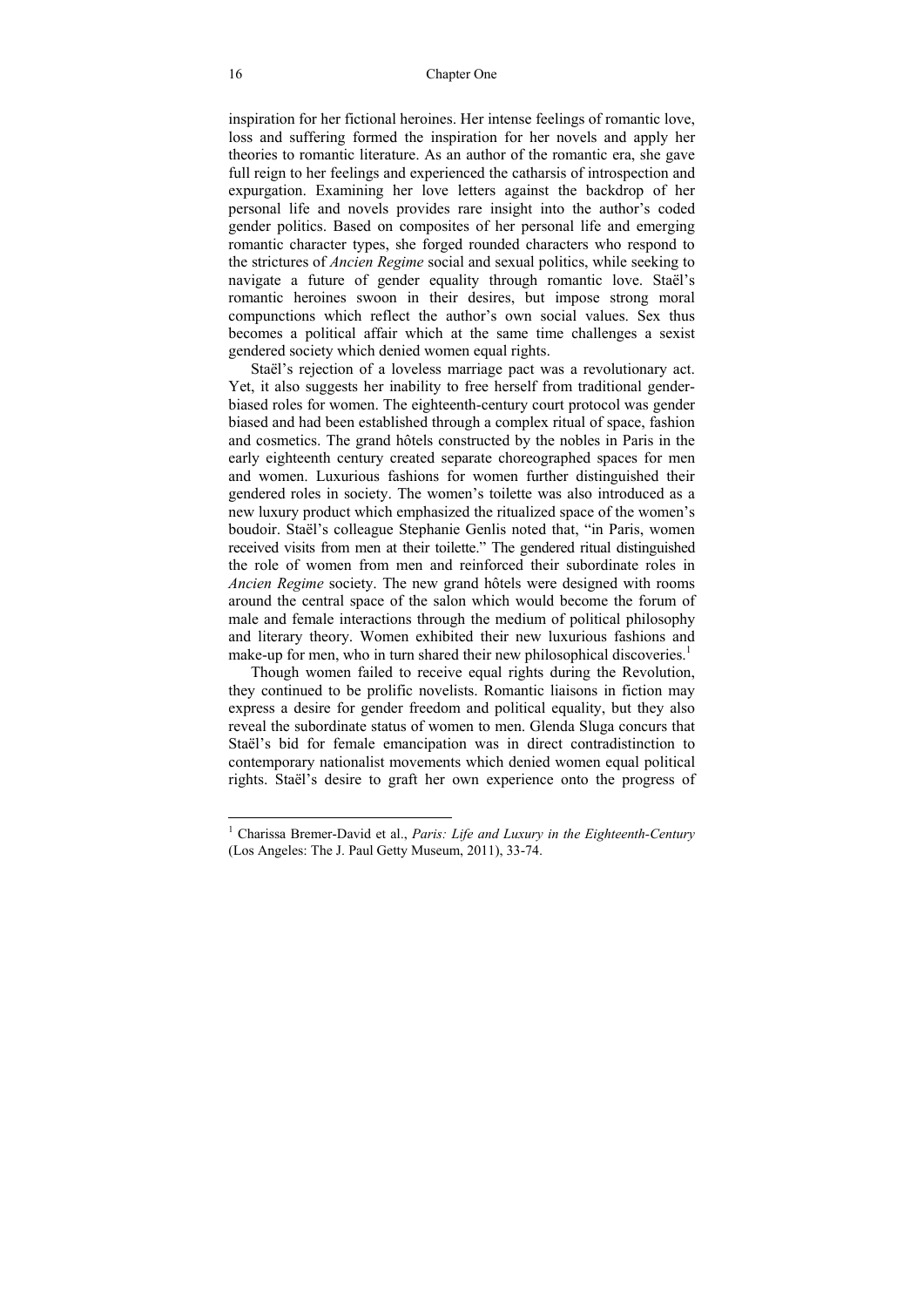national politics resulted in her creation of romantic heroines who ultimately reject their suitors in favor of freedom.<sup>2</sup> The importance of exploring, expressing and recording the emotions is the complex result of a revolutionary and decidedly romantic transformation of society. The aristocracy was challenged by the Revolution, but survived and was reestablished as a military aristocracy under Napoleon. Arranged marriages continued to be important, but the recognition of romantic feelings impelled lovers to rebel against the social custom of arranged marriages, though Napoleon insisted on this for the dynastic purpose of empire building.

Staël's disappointment in her loveless marriage coincided with her first writing experiences, including her literary analysis of Rousseau's *Julie* and her play *Sophie*. Her letters to her husband reveal her shifting attitudes on marriage and gender which were projected onto her romantic heroines. Her revolutionary rejection of marriage was accompanied by a desire to find true romantic love. During her exile and at the height of her conflict with Napoleon, Staël wrote in *On Germany* that love in marriage was temporary, acknowledging that traditional "moralists" limit the feelings of love in marriage to parental roles and regard marriage as useful for procreation alone. Religion, which according Staël was responsible for the institution of marriage, also relieved women from the prehistoric condition of slavery, but social and emotional inequalities continued to subjugate women to an inferior status in society. Staël argues that marital fidelity became a condition of marriage only because religion demanded it and compelled conformity through belief in an ideal world, "where sacrifice turns into pleasure. But the bargain man wants to impose on his companion is so unfair!" Staël rebelled with all the fervor of a revolutionary crusade against this sentence of passionless domesticity. Yet, her romantic heroines lack the conviction of a revolutionary movement, and they move like ethereal shades to their tombs in ecstatic suicides. She analyzed the traditional gendered roles of men and women in her theoretical criticism and fiction alike, and arrived at the conclusion that women must seek total independence in true romantic love. Her life as a writer was thus bound to her life as a lover:

"I will love you passionately for two or three years," says the man. "Then, at the end of that time, I will talk sense with you." And what men call sense is disillusionment about life. "I will be cold and bored at home, and try to be pleasant elsewhere. As for you, who are usually more imaginative

 2 Glenda Sluga, "Gender and the Nation: Madame de Staël or Italy," *Women's Writing* 10, no.2 (2003): 241-252.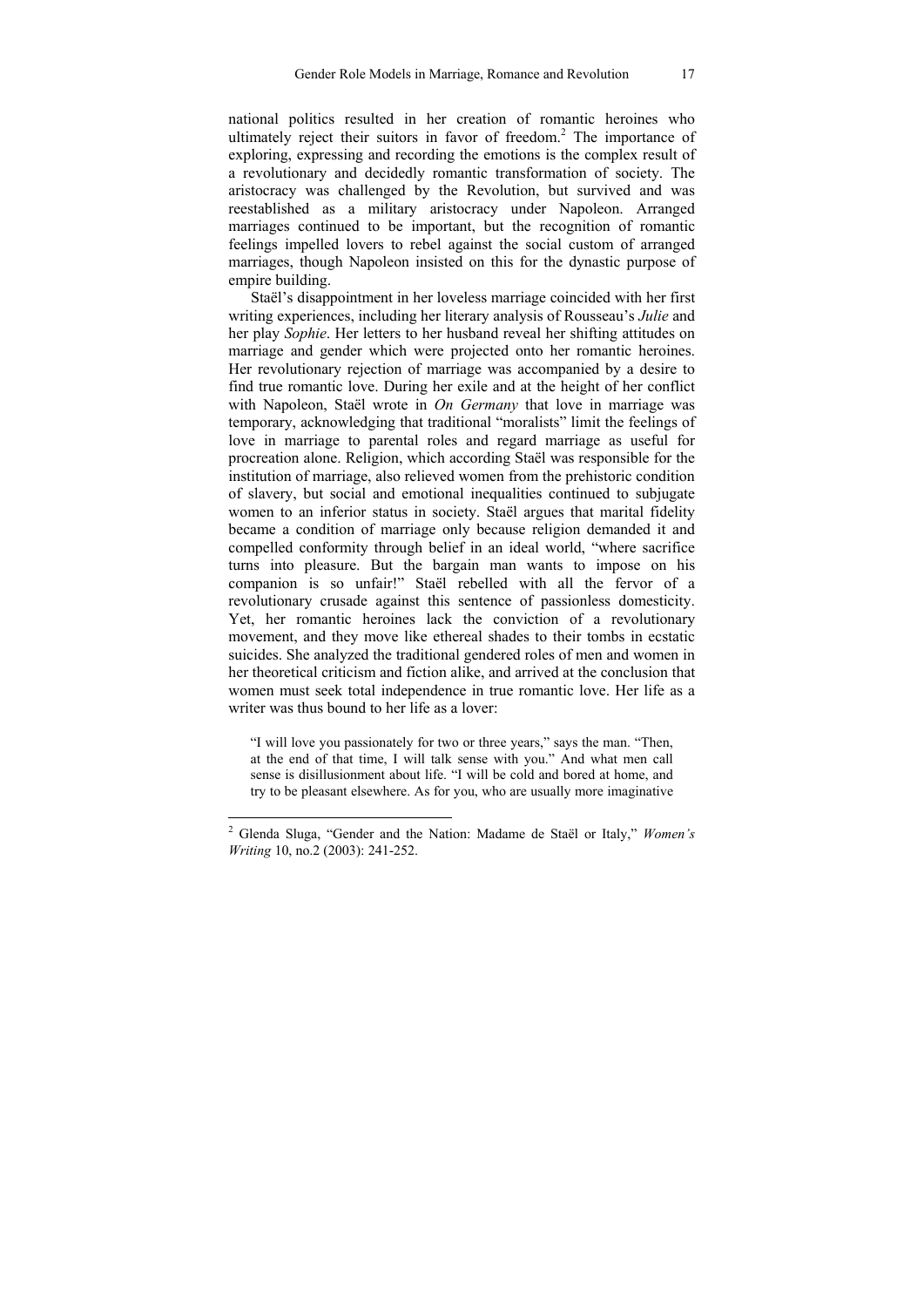and sensitive than I am, and have no career or distraction such as the world offer me—you who live for me alone, while I have a thousand other things to think about—you will be satisfied with the second-rate, frigid, part-time affection it suits me to give you, and despise any homage that might express higher, more tender feelings."

The male-tinged words and phrases resound with Foucauldian significance: sense, disillusionment, cold, bored, world, alone, second-rate, frigid, parttime, despise. The female terms appeal to the romantic sensibility: passionately, imaginative, sensitive, offer, give, homage, tender feelings. A romantic world might well improve society through art and love, but could it improve politics? Staël and her liberal romantic contemporaries were committed to both worlds. Her male friends Chateaubriand and Constant were active as romantic novelists and politicians. She was their intellectual equal but was excluded from direct political participation on the basis of gender. Staël's only real influence in the world of politics was through her theory and her romantic attachments to powerful men, such her husband, the ambassador or Narbonne, the minister of war. Her emphasis on romantic love is a projection of her philosophy of gender politics. Staël did not believe that marriage was a viable moral commitment. Humans had as much right to pursue happiness and to love freely, without the restrictions imposed by social marriages, as they did to life. The emotional and gender inequality within the institution of marriage was responsible for "illegitimate attachments, betravals, neglect and despair." To Staël and her contemporaries, love was a prime motivator in life. Social attachments were guided by flirtation and attraction.

Authors of the new literary style of romanticism created characters who reflected this dichotomy between marriage and romantic love. It was important for Staël and her romantic heroines to experience happiness to the fullest extent before death. According to Staël, the existential boundaries of life dictated a progression towards death, and "to struggle against fate alone, moving toward your coffin without a friend to support or mourn you—that is a form of isolation beside which the Arabian desert pales." Women naturally revolted against this life sentence, believing that they were equally entitled with men to enjoy the gifts of nature and life. The inequality between men and women in both the domestic and political spheres created a secret "war between the sexes."<sup>3</sup> Thus, Staël's love

 3 Vivian Folkenflik (trans.), "Love within Marriage (3.19)," from *On Germany*, *Major Writings of Germaine de Staël* (NY: Columbia University Press, 1987), 317-19.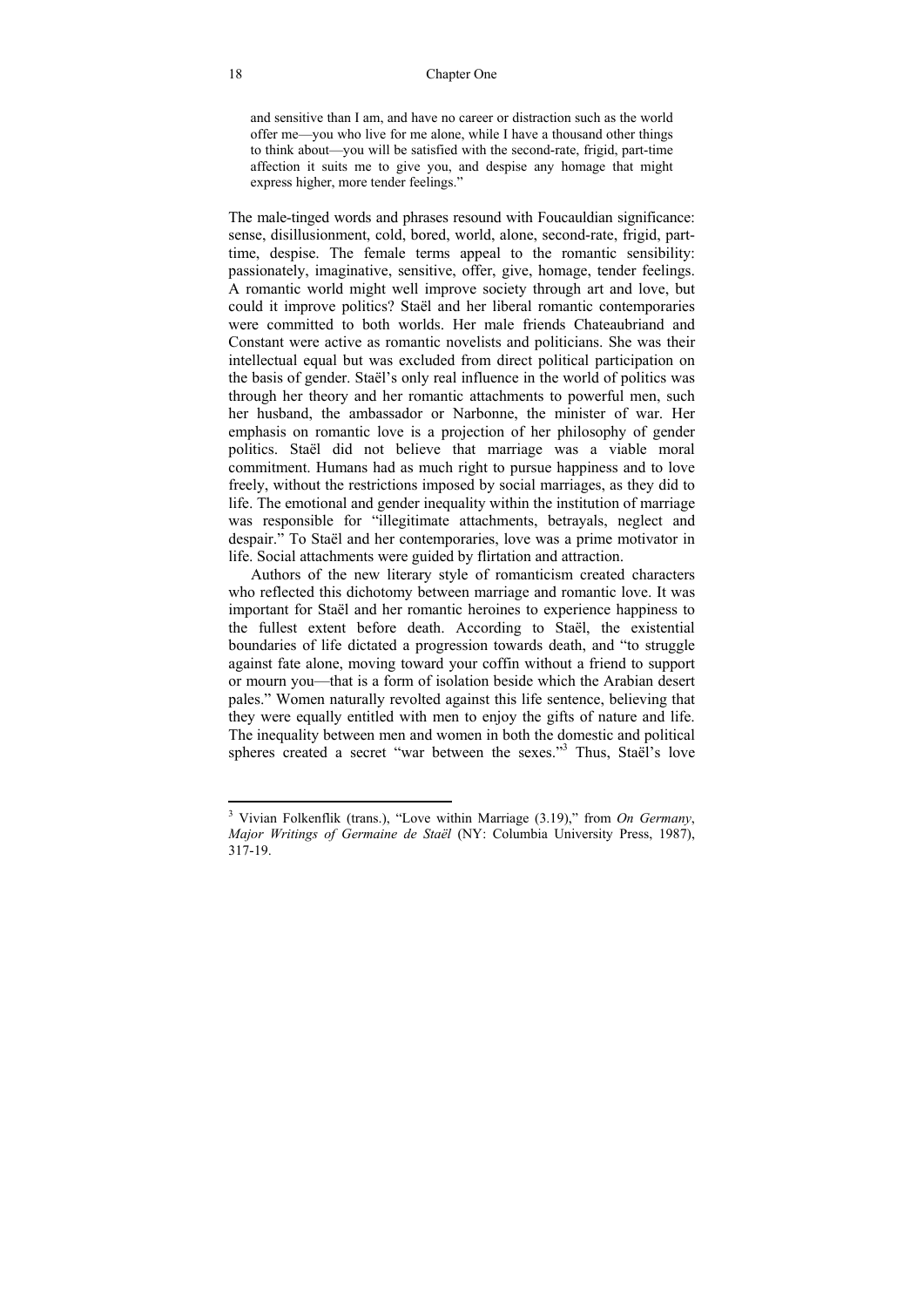letters demonstrate her covert strategy to gain both emotional intimacy and personal independence.

The role models established by her parents, Suzanne Curchod, the daughter of a Swiss Calvinist pastor, and Jacques Necker, the king's finance minister, provided her with the first examples of morality and love in marriage. Her mother advocated the teachings of Rousseau and followed his guide to childrearing in *Emile*. 4 However, her parents were also attached to the court culture of the *Ancien Regime*; they promoted aristocratic marriages which superseded the flirtations of the court and salons. Staël never completely rebelled against this social hierarchy. She continued to entertain members of the upper echelons of society, and was dependent upon them for her own social and literary successes. She accepted the patriarchal father and submissive doting mother as institutional, but reacted against such archetypal stereotypes in her own life and in the development of her fictional characters.<sup>5</sup> The combination of these influences creates the tension between politics and morality within the context of love in her writings. Staël's parents clearly enjoyed one another's company and never separated during their long marriage, which was punctuated by Necker's tenure as the Finance Minister of Louis XVI, the subsequent revolution and his retreat to his estate at Coppet, Switzerland. Their marriage, however, had not been arranged. Necker chose his bride and she accepted his proposal of marriage.

The deep affection that Staël felt for her parents clearly stemmed from their long stable marriage. By contrast, Staël's marriage at the age of twenty to the thirty-six year old Swedish ambassador to France, Erik Magnus Staël von Holstein, had been arranged by her parents and quickly proved to be unhappy and unfulfilling. In 1778, the Swedish diplomat approached Staël's parents about his betrothal to their twelve-year-old Germaine, and in 1786 Staël's marriage contract was witnessed by Louis XVI and Marie Antoinette at Versailles, while the ceremony took place at the Swedish embassy. During the same year, Staël wrote *Sophie, or the Secret Sentiments*, and began writing her *Letters on Rousseau* in which she

 4 Catherine Dubeau, *La letter et la mère: roman familial et écriture de la passion chez Suzanne Necker et Germaine de Staël* (Quebec City: Les Presses de l'Université Laval, 2013), 71-88.

<sup>5</sup> Stephanie Génand, "La Femme Eunuque: Germaine de Staël et la pensée négative du despotism," Cahiers Staëliens, 65 (2015): 89-113; Huguette Krief, "Femmes dans l'Agora Révolutionnaire ou le Deuil d'un Engagement: Olympe de Gouges, Constance Pipelet, Germaine de Staël," *Littérature et Engagement pendent la Révolution Française*, ed. Isabelle Brouard-Arends et Laurent Loty (Rennes: Presses Universitaires de Rennes, 2007), 141-161.